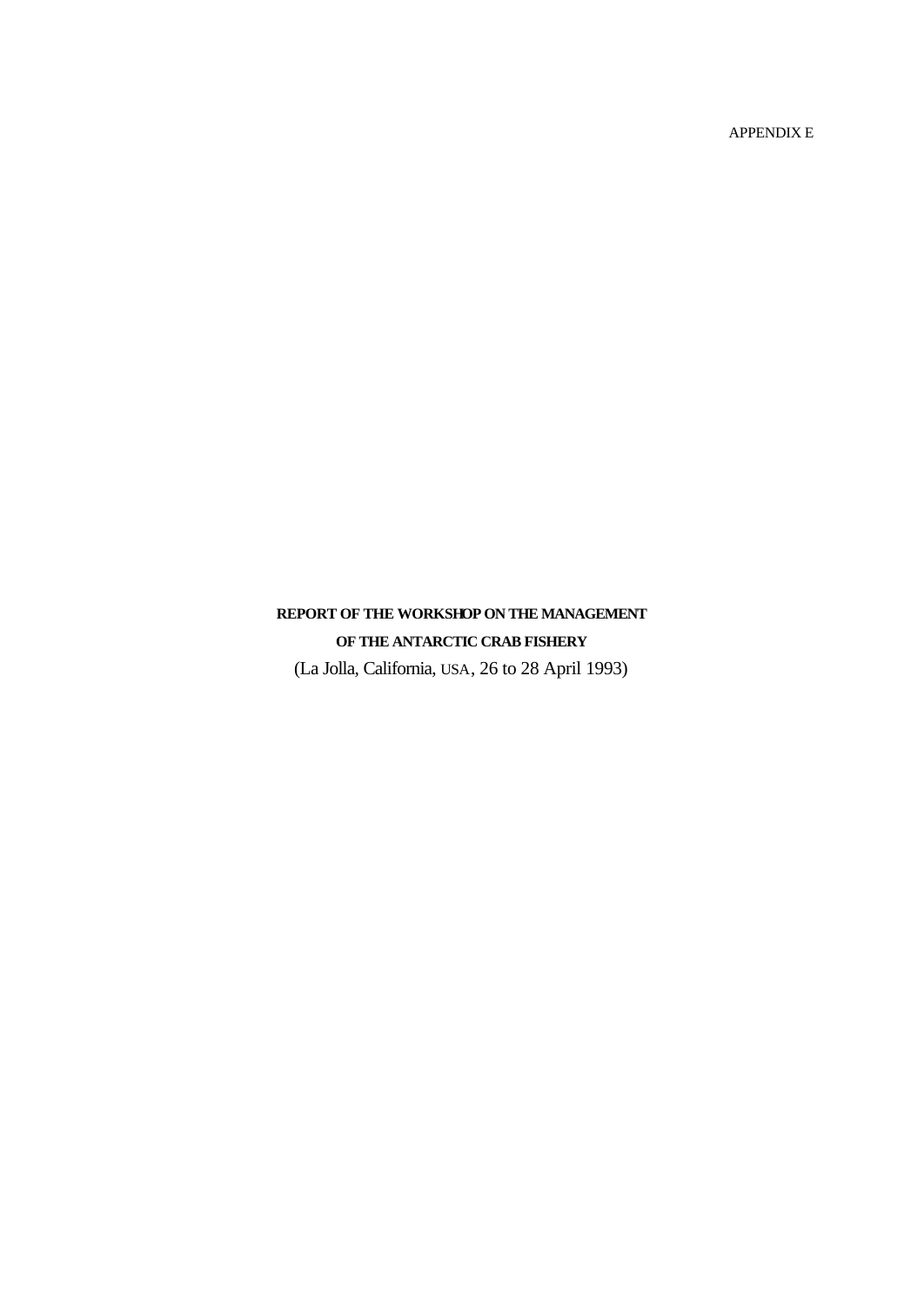# **REPORT OF THE WORKSHOP ON THE MANAGEMENT OF THE ANTARCTIC CRAB FISHERY**

(La Jolla, California, USA, 26 to 28 April 1993)

OPENINGOF THEMEETING

1.1 The Workshop was held at the Southwest Fisheries Science Center, La Jolla, California, from 26 to 28 April 1993. The Convener, Dr R. Holt (USA) chaired the Workshop.

1.2 The participants of the Workshop were welcomed by the Director of the Southwest Fisheries Science Center, Dr M. Tillman, on behalf of the US Government.

ORGANISATION OF THEMEETINGAND APPOINTMENT OF RAPPORTEURS

1.3 The following were appointed rapporteurs:

Dr R. Holt, Agenda Items 1, 6, 7, 8 and 9; Dr R. Otto (USA), Agenda Item 2 (i) to (iii); Dr I. Everson (UK), Agenda Item 2 (iv); Dr M. Basson (UK), Agenda Item 3; Dr A. Rosenberg (USA), Agenda Item 4; and Dr D. Agnew (CCAMLR Secretariat), Agenda Items 5 and 6.

A list of participants is given in Attachment A. A list of papers tabled at the meeting is given in Attachment B.

#### ADOPTION OF THE AGENDA

1.4 A draft agenda had been prepared by the Convener and the CCAMLR Secretariat. This agenda was adopted and is included as Attachment C.

#### BACKGROUND OF THEMEETING

1.5 Following notification to the Commission by the United States in 1991 of a potential new fishery for Antarctic crab *Paralomis* in Subarea 48.3 (CCAMLR-X, paragraphs 6.7 to 6.12), a fishery operated in Subarea 48.3 from July to November 1992.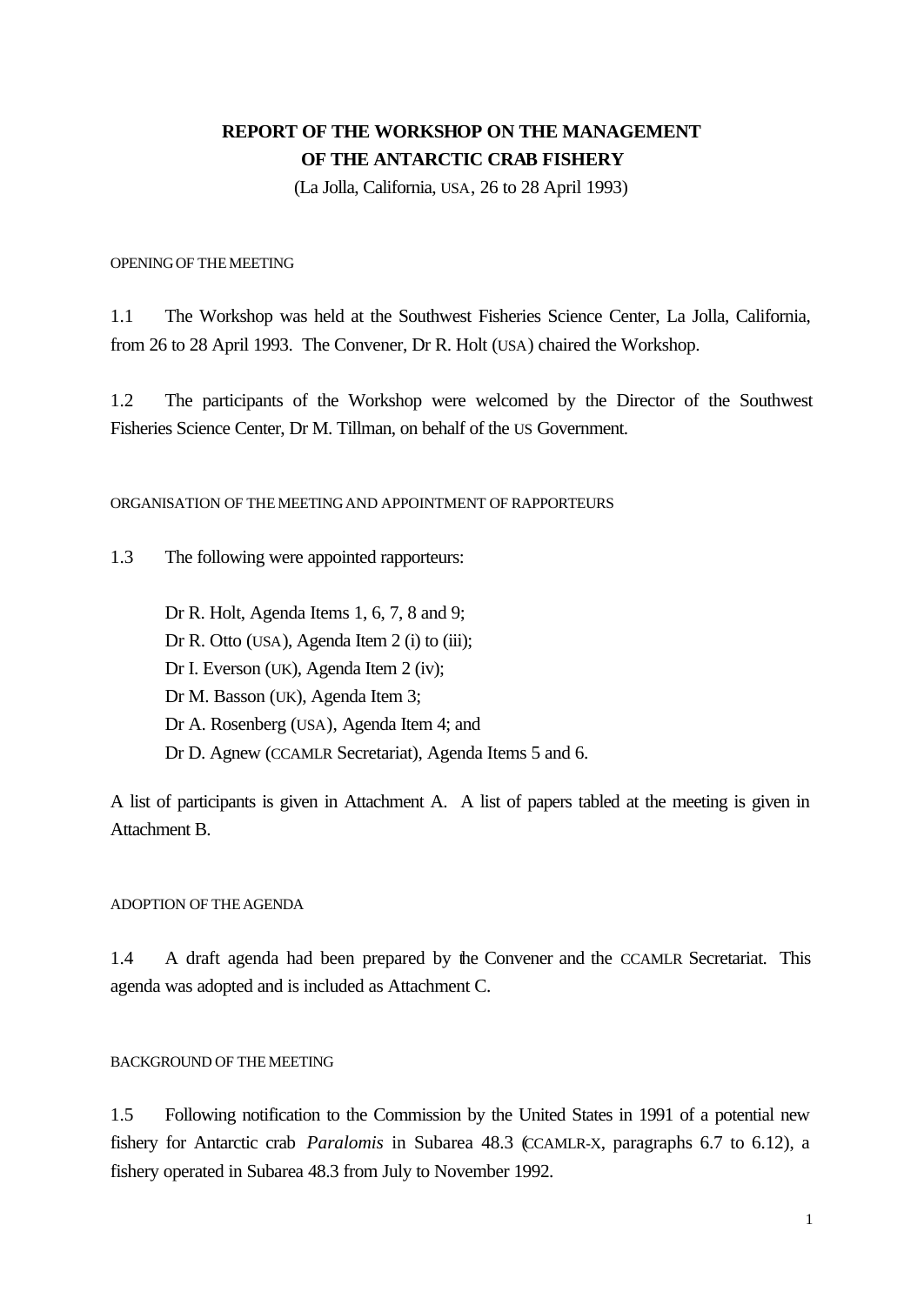1.6 The Scientific Committee had recommended that a conservative management strategy be followed in the development of the fishery for the species, and had recommended a series of measures to manage the fishery in this stage of its development.

1.7 The Commission requested the Scientific Committee to develop a Longterm Management Plan for the Exploratory Crab Fishery. This CCAMLR Workshop was asked to specify the data needed and the actions required to acquire the relevant information from the exploratory crab fishery that will allow the estimation of appropriate harvest levels and methods in accordance with Article II of the Convention, for review by the Scientific Committee (CCAMLR-XI, paragraphs 9.48 to 9.50).

#### OBJECTIVES OF THEMEETING

- 1.8 The objectives of the Workshop (SC-CAMLR-XI, paragraph 4.17) were:
	- (i) to design an approach to management of this fishery that will enable WG-FSA to measure:
		- (a) the productivity and abundance of the stock; and
		- (b) the effect of different harvest strategies;
	- (ii) to establish the types and scale of data necessary to implement the above approach to management; and
	- (iii) to establish reporting requirements for the fishery.

INFORMATION ON THE *PARALOMIS SPINOSISSIMA* STOCK

#### Biological Characteristics

2.1 A summary of the types of data discussed in this section, their methods of acquisition and priority for acquisition is given in Table 1.

2.2 The Workshop considered available information on *Paralomis* spp. contained in WS-Crab-93/4, 24 and 25 as well as WG-FSA-92/29. The working group noted that two species of *Paralomis* are found in Subarea 48.3. *Paralomis spinosissima* is of major concern as this was the target species during the 1992 fishery but *Paralomis formosa* is also found in abundance and may be of commercial interest in the future.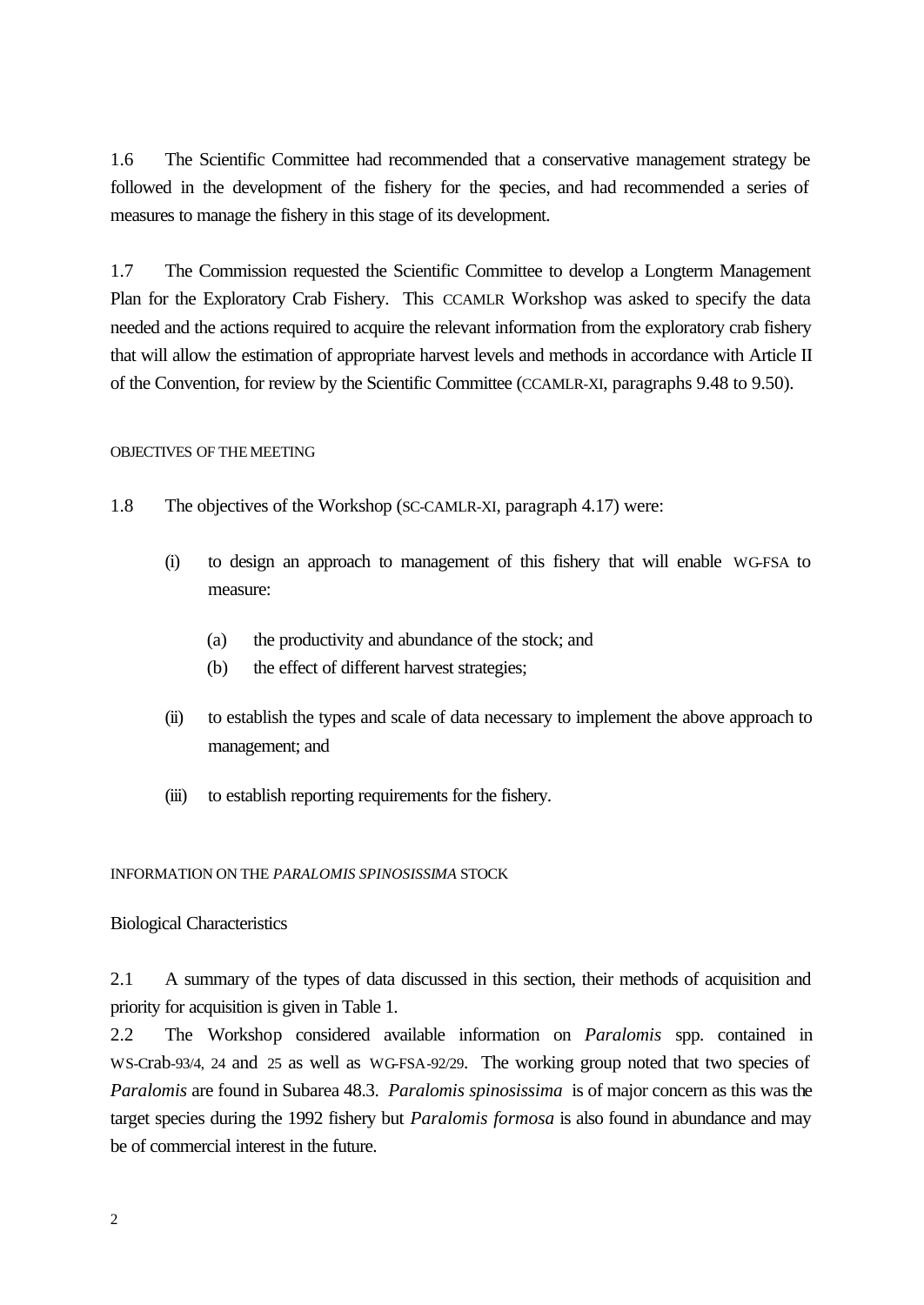2.3 The two species have similar geographic distributions and are known from the Scotia Sea north to the Atlantic continental shelf waters of South America. They are not known from the eastern Atlantic or from Pacific Ocean waters. Available records summarized by Macpherson (WS-Crab-93/25) show *P. spinosissima* occurs in areas west of 34° longitude ranging north to 46°S latitude at depths of 132 to 824 m. *Paralomis formosa* ranges north to about 37°S latitude and is found at depths to 1 600 m. Records from a Spanish trawl survey in 1987 and 1991 show that both species occur to the south of South Georgia (56°S) (WS-Crab-93/19) but were not found at South Orkney or the South Sandwich Islands. Little is known of their abundance in areas outside Subarea 48.3. Suggestions for research on biological parameters and data collection expressed in this report largely apply to both species although only *P. spinosissima* is considered here.

2.4 The genus *Paralomis* is in the family Lithodidae, anomuran crabs closely allied to the hermit crabs. The family includes the genera *Lithodes* and *Paralithodes* which are commonly known as king or stone crabs and contain species that provide important commercial fisheries world wide. The genus *Paralomis* is known from all the World's oceans except the Arctic and is usually found at extreme depths. In the Southern Oceans members of the genus are, however, found in continental shelf and slope waters. *Paralomis granulosa*, for example, is harvested in Chile and to a lesser extent in Argentina as well as the Falkland Islands.

2.5 Anomurans differ from the true crabs (Brachyura) in that females lack spermathecae and cannot store sperm during mating and fertilize eggs at a later time. Female anomuran crabs mate and extrude eggs immediately after moulting with fertilization occurring during or immediately after extrusion. The abundance and size of mature males relative to that of females may be more important in fishery management of anomuran crabs than it is in the management of brachyurans. This is especially true if the moulting-mating season is relatively short. The correlation between moulting and mating times may also influence the timing of fishing seasons.

2.6 The Workshop considered available information on reproduction in *P. spinosissima* in Subarea 48.3 and noted the following:

(i) Size at maturity is probably lower at Shag Rocks than at South Georgia Island. Chela allometry indicates that males mature at about 66 mm carapace length at Shag Rocks and 75 mm at South Georgia Island. Differences in female size at maturity (based on the frequency of ovigerous specimens by size group) were less apparent; 50% of the females were carrying eggs at a size of 62 mm carapace length (data combined from both locations). The minimum and average sizes of ovigerous females were, however, smaller at Shag Rocks than at South Georgia Island. Determination of size at maturity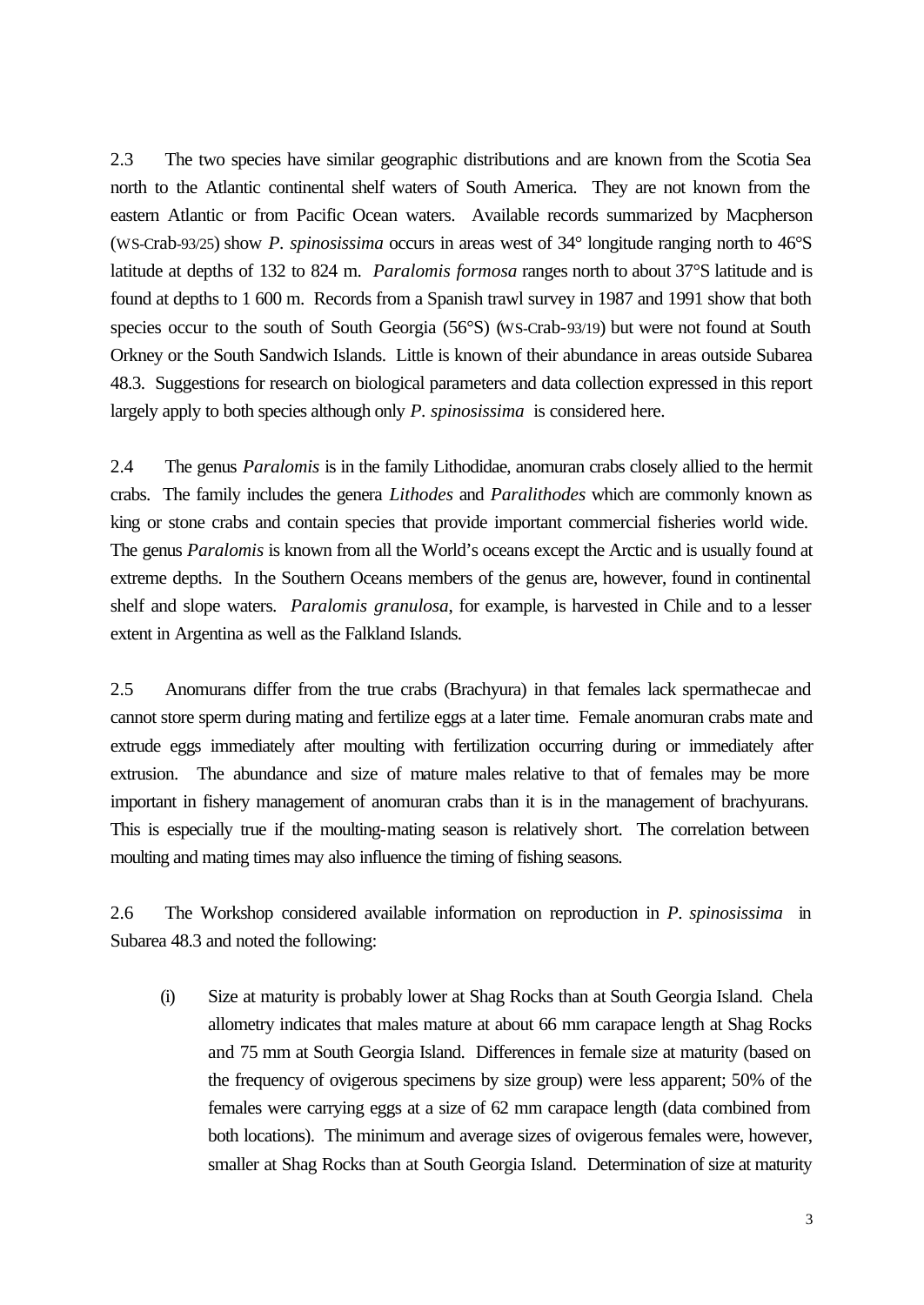was difficult due to the high frequency of rhizocephalan parasites. The size of ovigerous females is directly proportional to functional maturity. There was some discussion of the possibility that morphometric maturity as determined for males may not be directly equatable to the size at which males actually participate in mating and are hence functionally mature.

- (ii) Field and subsequent microscopic observations of embryos being brooded by females during July 1992 suggest that mating probably occurs over substantial portions of the year. Developmental stages ranged from external eggs showing only the formation of blastodiscs, to those that had completed development and were in the process of hatching. Females carrying only the remnants of hatched eggs were also commonly encountered. While these observations are indicative of a protracted spawning period, in the absence of seasonal monitoring it is not clear whether spawning within the population occurs throughout the year . If there is a seasonal component to the frequency of spawning, its timing may influence spatial distribution of males relative to females and the frequency of moulting.
- (iii) The number of newly fertilized eggs in *P. spinosissima* ranged from approximately 2 000 to 14 000 and increased exponentially with carapace length. The relationship between fecundity and size was compared to that for *Lithodes aequispina* from the Aleutian Islands. While fecundity in *P. spinosissima* is an order of magnitude lower than many other crab species, at any given size average fecundity in *P. spinosissima* is higher than that for *L. aequispina*. Participants noted that recruitment in other crab and crustacean populations is highly variable and not necessarily well related to population egg production. However, the importance of fecundity observations and their application to understanding stock/recruitment relationships should not be ruled out for *Paralomis* spp. Also, participants noted that it would be desirable to describe the relationship between numbers of brooded embryos and body size at later stages of embryologic development in order to estimate the number of larvae hatched.
- (iv) Data on the diameter of oocytes relative to the developmental stage of brooded embryos indicated that spawning does not immediately follow hatching in *P. spinosissima*. If it is assumed that embryologic development lasts for one year and that vitellogenesis occurs at a roughly constant rate, then the spawning cycle may approach two years. This would be similar to spawning cycle of *L. aequispina* which has a similar depth range in the North Pacific, an embryologic period of one year, similar egg size and is capable of lecithotrophic larval development. The possibility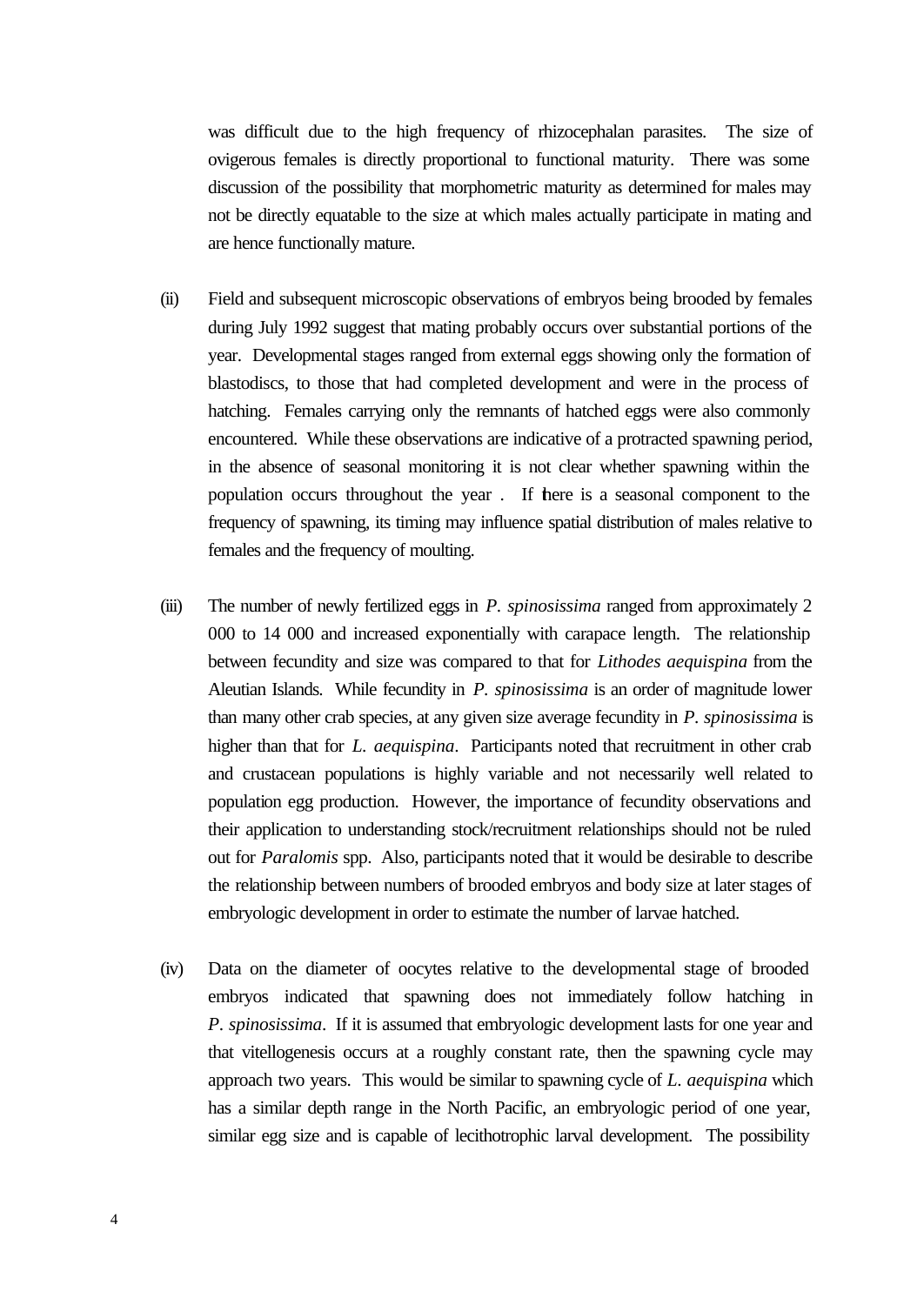that *P. spinosissima* has lecithotrophic, benthic larvae was discussed as this sort of life history may influence stock/recruitment relationships.

2.7 Apart from the above reproductive data and limited information on size frequency, participants noted that there was very little life history, ecological or demographic information available. Due to the limited area that has been fished and from which biological data has been collected, considerable attention should be given to areal differences in all parameters.

#### Distribution and Stock Identity

2.8 The Workshop considered data presented in documents WS-Crab-93/17, 19, 24 and 25 as well as WG-FSA-92/29. It was noted that the Spanish trawl survey of continental shelf and slope waters of the Scotia Arc encountered crabs only at South Georgia Island and Shag Rocks. It was agreed that CCAMLR Members should attempt to assemble existing, unpublished, information on the geographic distribution of crabs in the Southern Oceans.

2.9 Differences in mean size and the size at maturity between Shag Rocks and South Georgia Island suggest that discrete stocks may exist. Discussions indicated that comparative morphology and demographic studies were most generally used to identify stocks of crabs and that recent studies were proving the utility of genetic techniques in stock identification. Tagging studies have also been used to delineate stocks for the purposes of fishery management. It was generally agreed that differences in demographic characteristics were frequently sufficient to warrant separate treatment of populations inhabiting various grounds even if populations could be considered as parts of the same interbreeding unit (deme) genetically.

2.10 The Workshop suggested that in addition to biological and fishery data collection, oceanographic data also be collected. If this is available from other sources it should be interfaced with the biological data. Most crab populations show significant changes in size over time, which may be related to environmental factors. Data on seasonal water temperatures and probably current patterns are desirable. These data could be best obtained by established hydroacoustically released gear. Expendable Bathy Thermographs (XBTs) give a snap shot of conditions at a given time, but given the limited commercial effort, would probably be insufficient in quantity to provide a useful time series of data.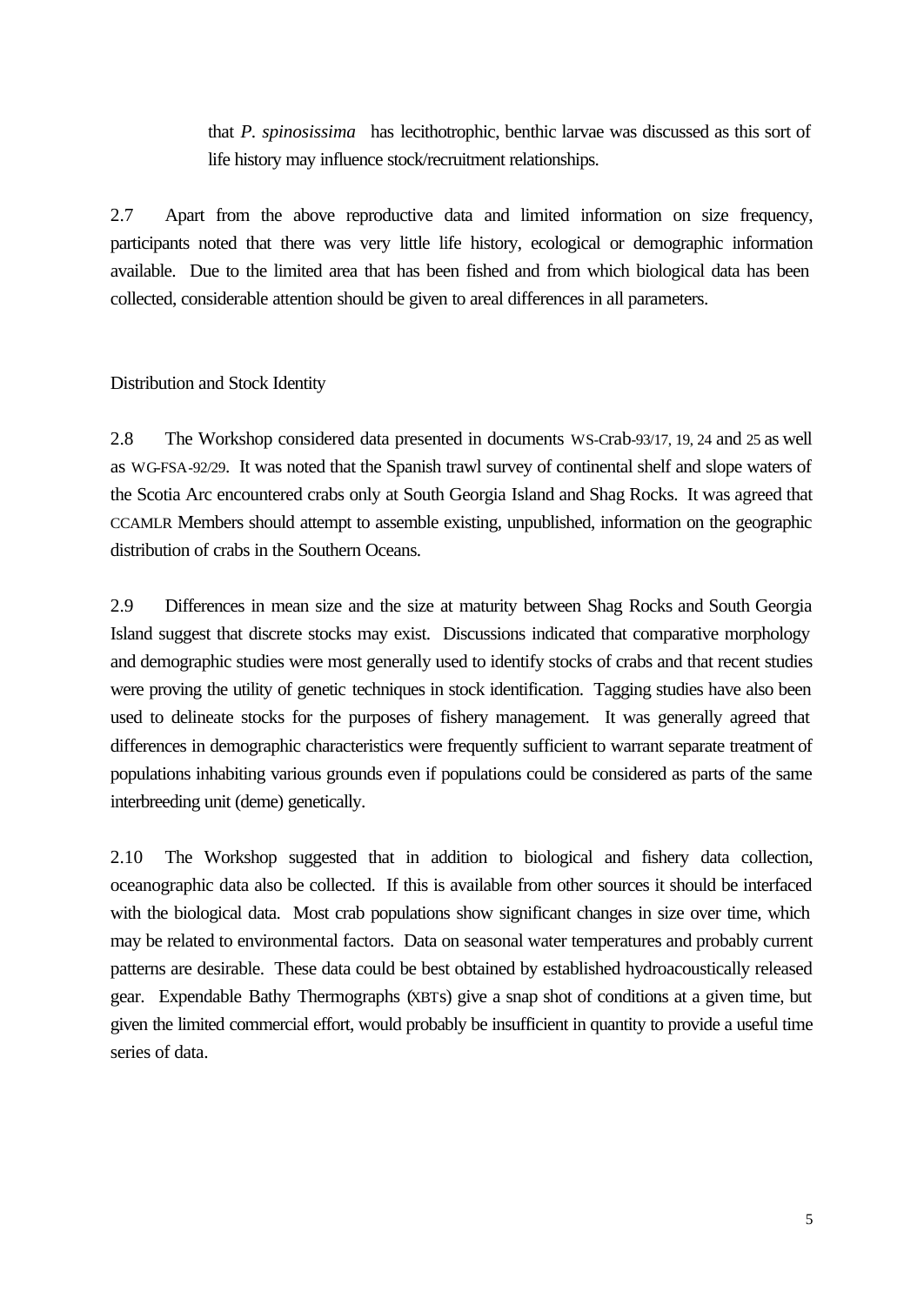Demographic Characteristics

2.11 Participants agreed that information on size-specific growth, mortality and stock abundance was most important at the moment. At present these elements can most easily be estimated by analogy with other species and stocks. The interaction of reproductive and life history parameters with stock/recruitment relationships was discussed as was the importance of parasitism. Participants agreed that the acquisition of demographic information would be influenced by the selectivity of pots in the fishery. Comparative fishing experiments between pots with small and large mesh size and between pots and trawls were suggested.

# **Parasitism**

2.12 Investigations during the experimental crab fishing study had indicated that in some areas a very high proportion of the *P. spinosissima* were parasitised by rhizocephalan\*. Microsporidian infections were also found but at much lower incidence. The incidence of infection was greatest in small individuals of both sexes and was more prevalent at South Georgia than at Shag Rocks. These parasites were not found in *P. formosa* (WG-FSA-92/29). Incidence of rhizocephalans and microsporidians is probably underestimated as early stages of infection are cryptic.

2.13 The implications on the *P. spinosissima* population of this rhizocephalan infestation were considered in the study described in WS-Crab-93/7 and supported by more general models in WS-Crab-93/9. The following conclusions had been drawn in this study:

- (i) the spawning stock of a population with a high prevalence of rhizocephalan infestation is likely to be below the spawning stock of an uninfected population;
- (ii) the spawning stock ratio (exploited SSN\*\*/unexploited SSN) decreases as fishing mortality increases when only healthy animals are harvested. This is also true in the absence of parasitism but the 'starting point' or the unexploited level of spawning stock is lower when there is any infestation; and
- (iii) when healthy and parasitised animals are harvested the spawning stock ratio decreases less rapidly than is the case when only healthy animals are harvested and in some cases there may be an increase in the spawning stock for relatively low levels of fishing mortality.

l

<sup>\*</sup> genus Briarosaccus class Cirripedia, phylum Crustacea

 $SSN =$  Spawning Stock Number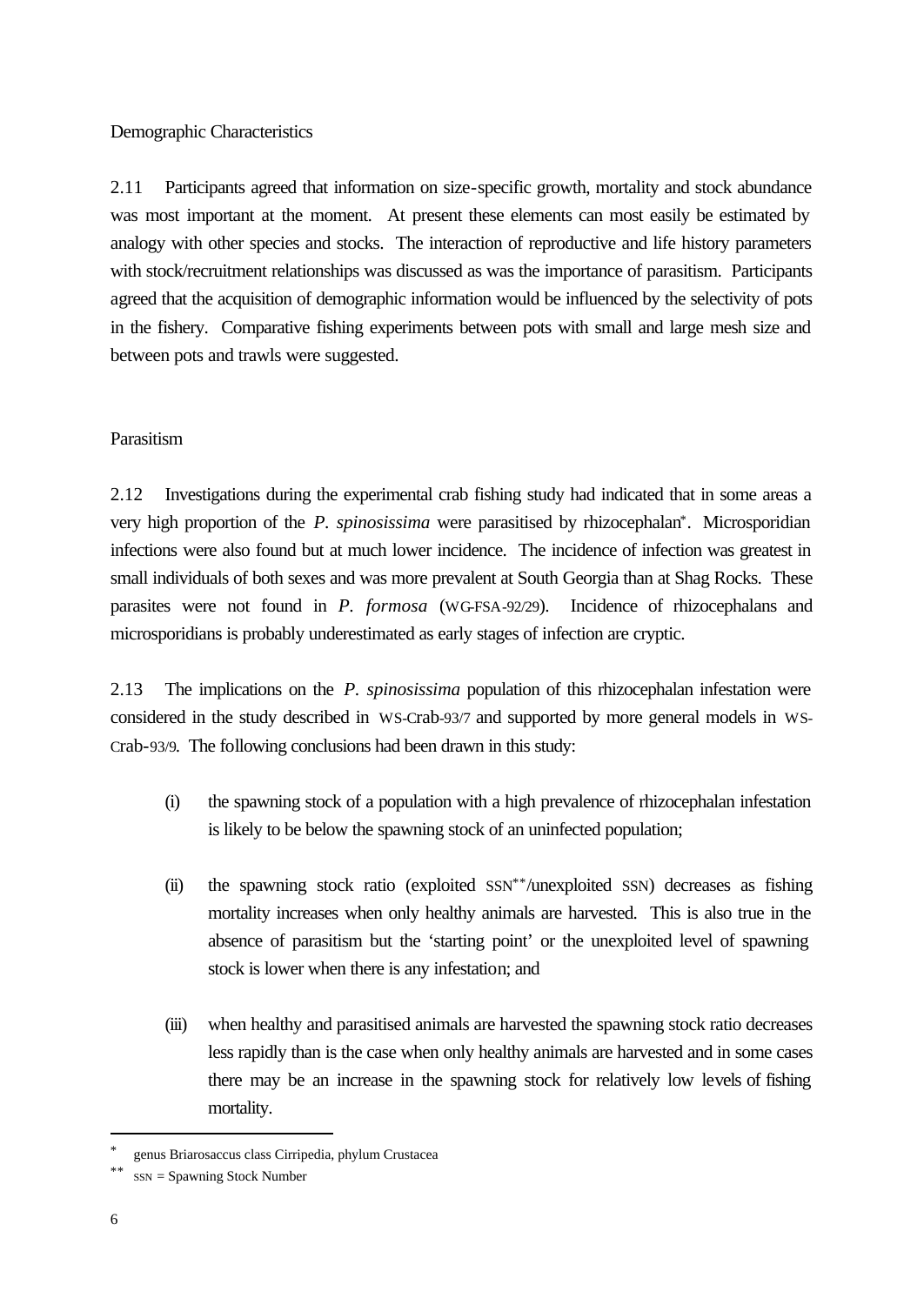2.14 It was noted that in modelling the situation it was important to take account of the recruitment dynamics of the parasite and host. This in turn meant it was important to determine the larval distribution and be able to determine stock identity.

2.15 Even though the rhizocephalan tends to cause feminisation in *P. spinosissima*, it was noted that there was a higher prevalence of parasitisation in males than females. During the field study presence of pleopods had been taken as diagnostic that the crab was female.

2.16 A significant proportion of the rhizocephalans were themselves infected by an undescribed species of isopod. The dynamics of this hyperparasitisation were unknown and merit analysis through extension of models in WS-Crab-93/7 and 9.

2.17 Even though the majority of the rhizocephalan infected *P. spinosissima* were smaller than the minimum size adopted in WG-FSA-92/29, it was agreed that destroying infected individuals is more likely to have an overall benefit to the crab population. It was considered that there was no chance of further infection if such crabs were crushed and returned directly to the sea.

2.18 Infection by the rhizocephalan is thought to occur during the immediate post-moult period. The externa, the external manifestation of the parasite, becomes visible some months later.

2.19 No information was available to indicate whether high levels of parasitisation were a localised or widespread phenomenon. Information on this topic could be obtained by analysis of data on infestation rates on a haul-by-haul basis taking account of the location of the catches.

2.20 The prevalence of rhizocephalan parasitism undoubtedly influences demographic characteristics and stock recruitment relationships in any stock that may be defined. This host-parasite interaction should be more extensively modelled to predict its influence on demographic characteristics and yield.

#### ASSESSMENT METHODS

3.1 Various assessment methods that have been used in other crustacean fisheries and that may be applicable to the *P. spinosissima* and *P. formosa* fishery in Subarea 48.3 were identified. The methods can be grouped as follows: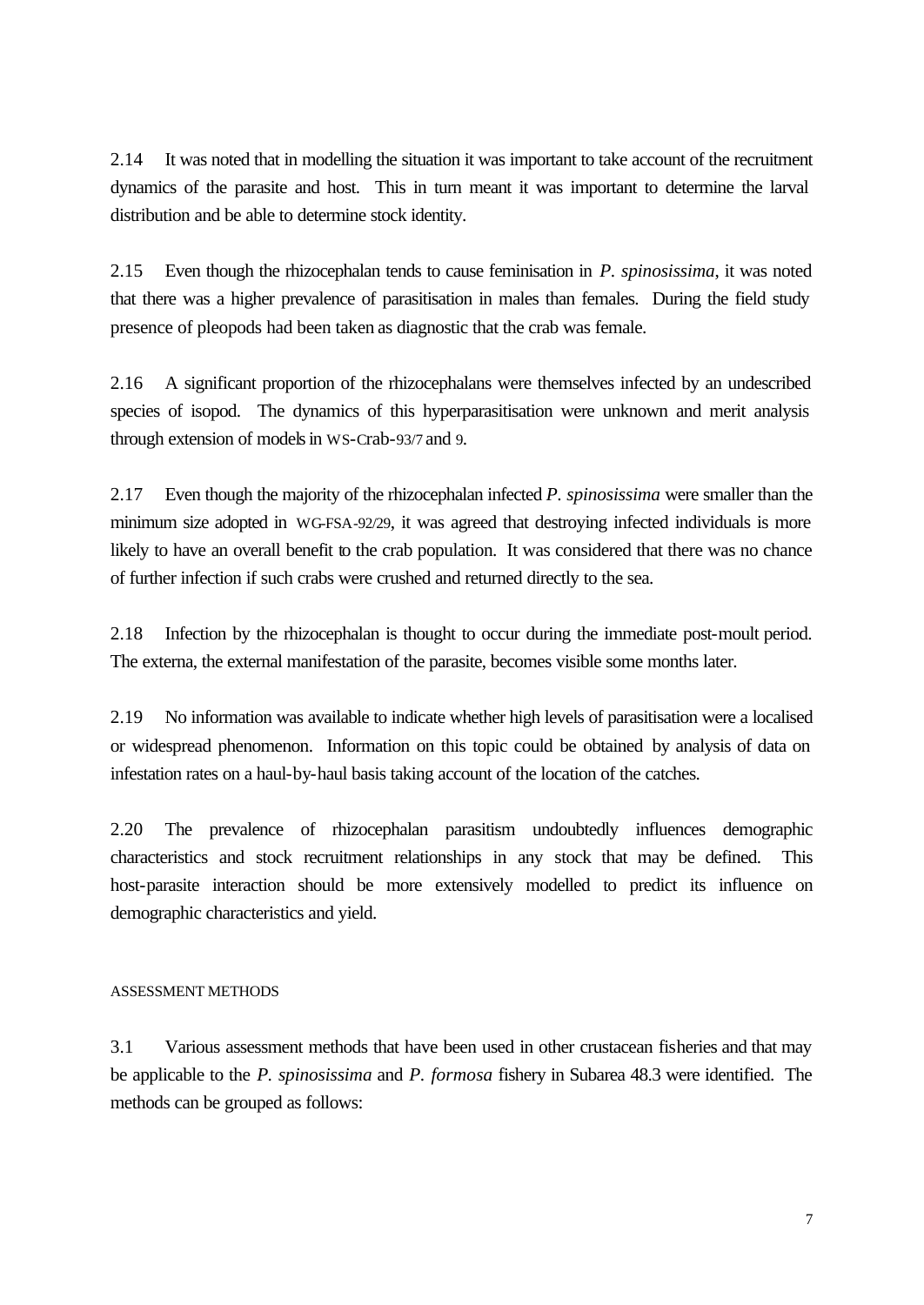depletion methods; change-in-ratio and index-removal methods; size/length-based assessment analyses; calibration of abundance indices; production models; and yield-per-recruit.

These methods, with the exception of yield-per-recruit, are discussed in turn and their main assumptions, data requirements and outputs are summarised in Table 2. For all of the assessment methods described below estimates of uncertainty of current stock status should be made and sensitivity to underlying assumptions and data quality should be explored.

3.2 These methods can be divided into two groups. The first group (depletion, change-in-ratio, index-removal, size/length-based assessment, and production model methods) require that the fishery substantially reduces the population from the study area since it is the change in the population due to known removals that is the basis of the estimation. The second group does not require that the fishery reduce the population size.

# Depletion Methods

3.3 Depletion methods (also referred to as Leslie-De Lury methods) can, in theory, be applied to aggregated data over a whole fishing season or several years to obtain estimates of total population size. In the context of the crab fishery at South Georgia, it is at this stage more appropriate and feasible to consider local depletion models applied to data at a finer temporal and spatial scale.

3.4 Local depletion models use commercial catch-per-unit-effort (CPUE) and cumulative catch data to estimate local population densities in relatively small areas. These density estimates can then be used to extrapolate to a population size over a larger area if data on distribution of the stock are available. The main assumptions are that CPUE is proportional to the density and that the population is closed over the period considered in the analysis. The second assumption can often be relaxed though additional information may be required.

3.5 It is important that an appropriate measure of effort is used when constructing CPUE. Soak time of pots may, for example, have to be taken into account if there is any relationship between catch per pot and soak time or if there is any sign of saturation. The aggregated data on catch per pot and average soak time presented in WS-Crab-93/24 seem to show some form of saturation in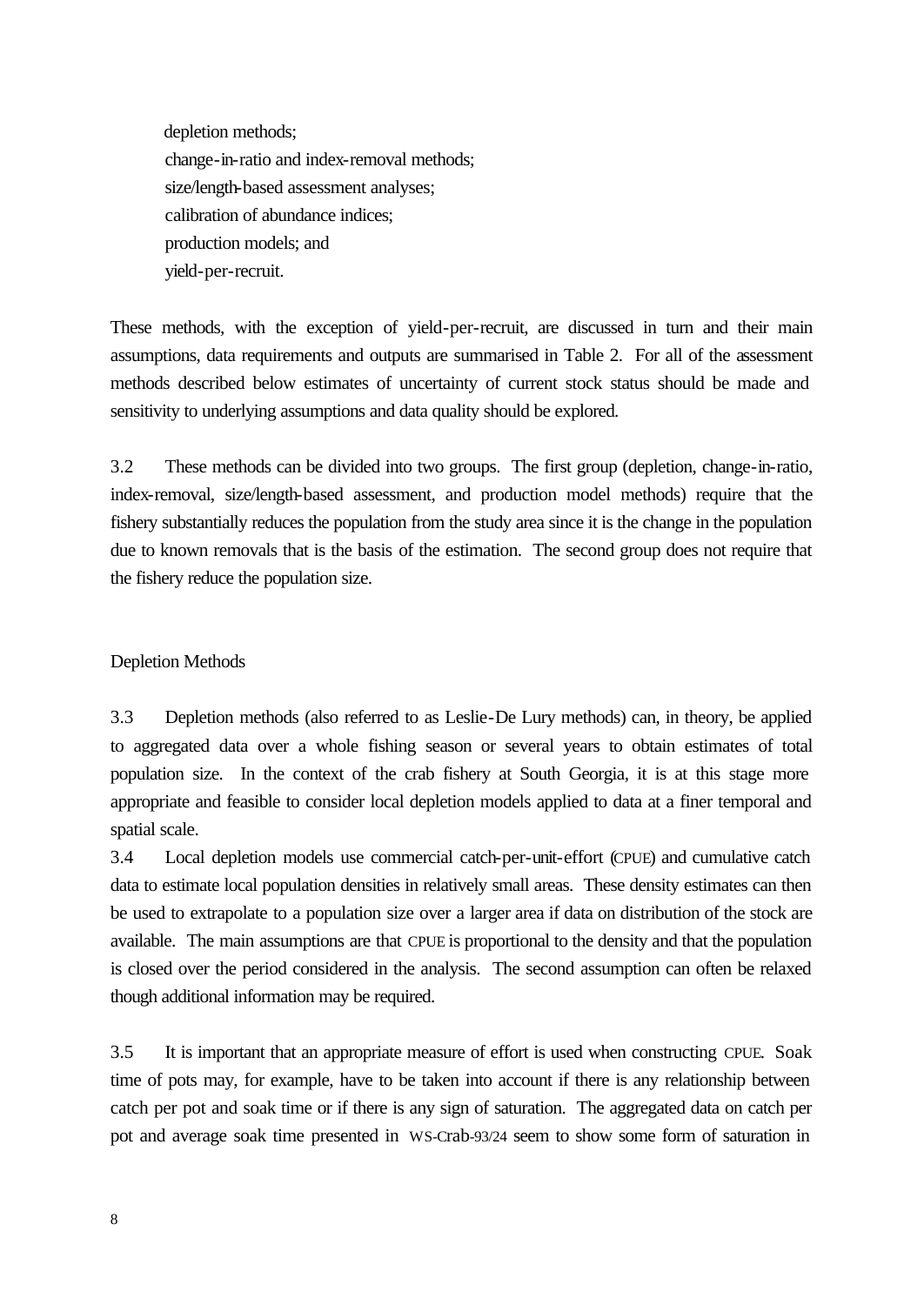catch rate at a soak time of around 30 hours. Saturation can be due to many effects, for example, degradation of bait, and is usually determined from field studies.

3.6 Ideally, catch/effort data should be on as fine a spatial and temporal scale as possible. This is particularly relevant in this case because the level of effort is currently relatively low. Data at a coarse scale of, for example, 10-day periods by gridsquare (1° longitude by 0.5° latitude) may disguise any depletion occurring at a finer scale.

3.7 Some participants felt sceptical about the possibility of detecting any depletion effects, even on a local scale. Firstly, this is because there is a possibility that spawning and moulting are protracted for this species. Secondly, there is a single vessel in the fishery and it would tend to avoid depletion. The first issue can be addressed by developing a variation of the standard depletion method to take growth and recruitment into account, though this would clearly require additional information.

3.8 The second issue could be addressed by using an experimental approach. One possibility may be to request the fishing vessel(s) to do repeated sampling by settings of many strings in a relatively small area over a short period of time. Catch/effort data from this type of 'fishing experiment' may be very valuable for estimation of local density from depletion methods. From the point of view of a fishing vessel, this may be feasible over a period of one week or less since it is not in a vessel's interest to continue fishing once catch rates have dropped to very low levels. However, repeated sampling may generate emigration from the area.

3.9 It was noted that the assumption of constant catchability may not be realistic in this new fishery where fishermen are still in a process of learning. As long as the analysis is applied to data over a short time-period (one or two weeks rather than the entire season, for example) this should not be a problem.

3.10 Extrapolation from estimates of local density to larger areas should be done with great care as topology, substratum characteristics, depth, etc. may vary considerably between areas containing crab. Only areas of similar physical characteristics should be included in extrapolation, perhaps creating a need for more study areas. In some cases it may not be appropriate to extrapolate at all because of factors such as movement or migration of crabs and changes in size of animals by area (and/or depth).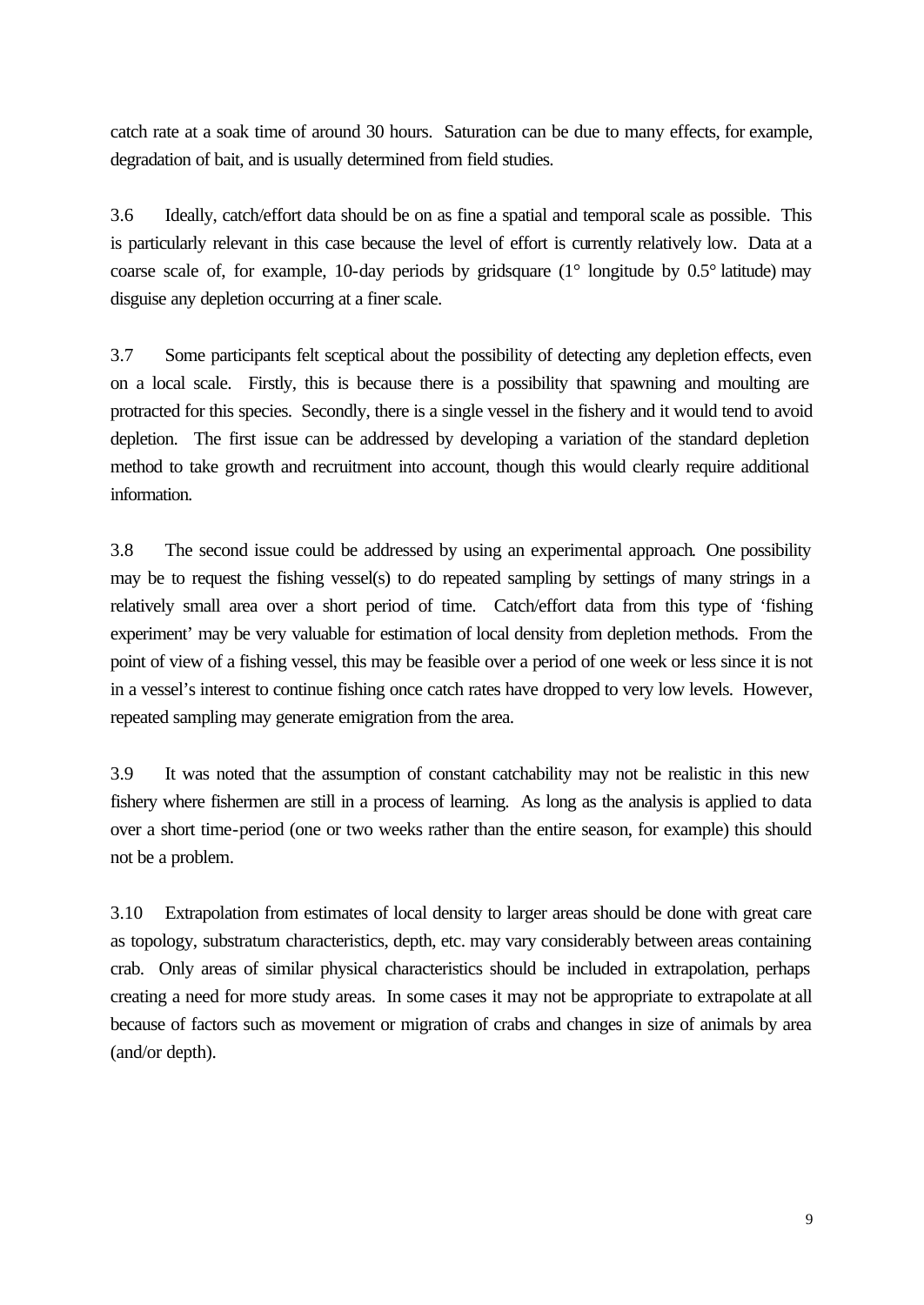Change-In-Ratio (CIR) and Index-Removal (IR) Methods

3.11 Descriptions of the CIR and IR methods and their application to snow crab are given in WS-Crab-93/10. Both these methods require some form of survey, either by appropriate trawl gear or pots, to randomly sample animals before and after the fishery. Total removals (i.e., total catch) is also required.

3.12 The CIR method uses the random samples to obtain estimates of the proportions of legal and sub-legal sized crabs before and after fishing. These proportions and the total removals are then used to estimate the population size and the number of legal-sized crabs before fishing, as well as catchability coefficients. The IR method uses estimates of catch rates before and after fishing from the random samples and the total removals to estimate the same parameters as the CIR method. It is also possible to combine estimates from the two methods as indicated in WS-Crab-93/10.

3.13 Both these methods are based on the assumption that the population is closed. The CIR method further assumes that all legal sized animals have the same probability of being caught. The IR method assumes that the probability of capture does not vary within or between surveys. As in the case of the depletion method, there are ways of relaxing these assumptions.

3.14 Most of the comments made with respect to the depletion method also apply to these two methods. The main difference is, however, that additional information from fishing at random locations is required for CIR and IR whereas the commercial fishery may not be prosecuted at random locations. There may be some advantage in looking at the feasibility of requesting the commercial vessel(s) to carry out fishing at random locations.

3.15 It would be particularly useful if estimates of population size from both the CIR/IR and depletion methods could be obtained. These estimates could also be combined with appropriate weighting (by, for example, inverse variance) to possibly improve the precision of the estimates.

# Size/Length-based Methods

3.16 There are various methods that fall within this category. Length-based cohort analysis (or Jones method) is basically a deterministic model that uses catch in numbers by size class with estimates of growth rate, natural mortality and terminal fishing mortality to estimate population size. The main assumption which generally limits the use of this method is that the population is in equilibrium. The deterministic nature of this method means that it can, in theory, be applied to a single year's data though results would obviously be interpreted with great caution.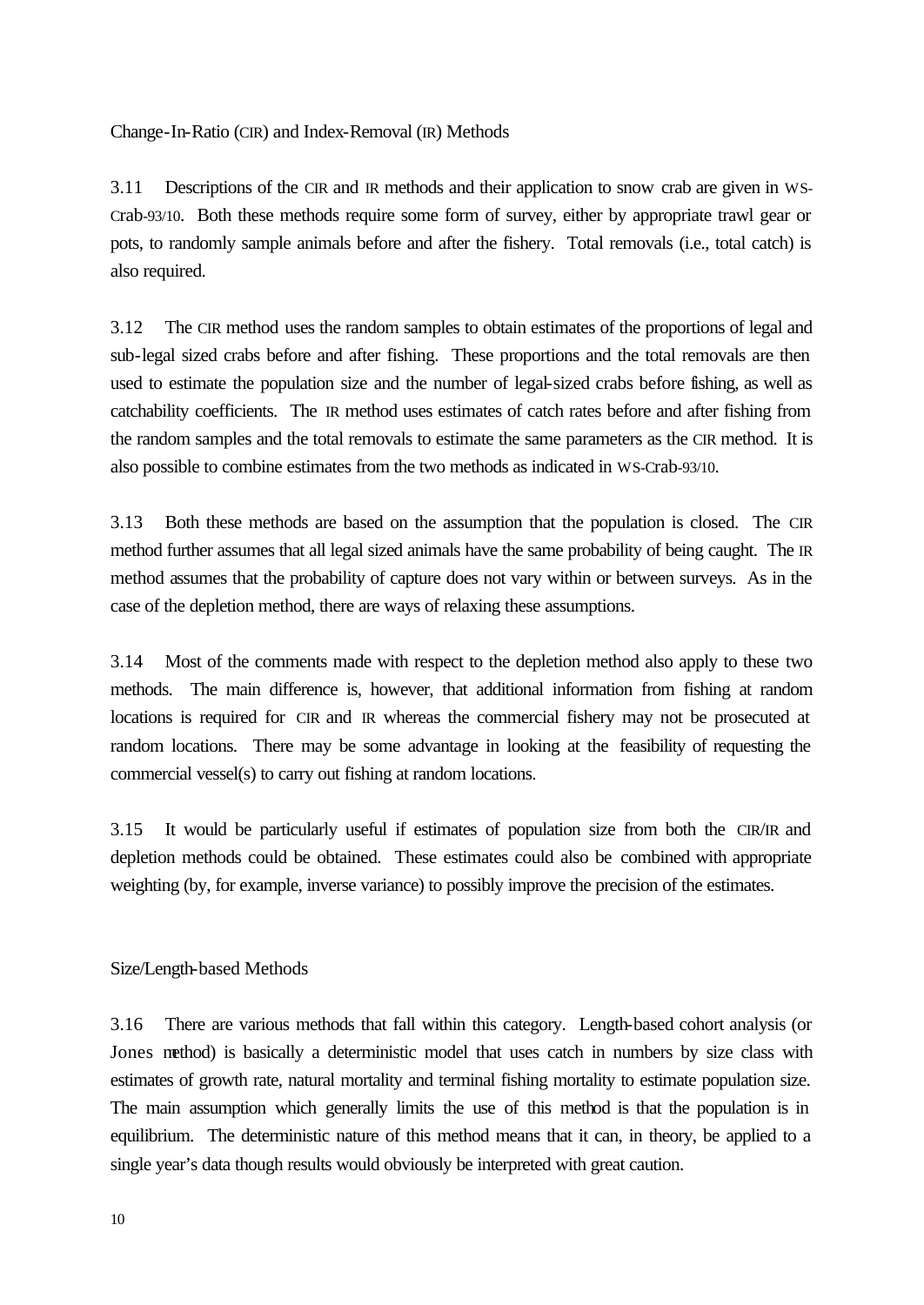3.17 Length-converted catch curves are used to estimate total mortality. They require data and assumptions similar to those required for length-based cohort calculations. With a virgin population, length-converted catch curves can potentially be used to estimate natural mortality.

3.18 The length-based De Lury method (Conser, 1992) uses time series of indices of population numbers, by at least two size classes, and total catches together with some description of growth and mortality to estimate population sizes and fishing mortalities by size class. This method estimates parameters using a likelihood criterion.

3.19 Catch-at-size analysis (CASA) is similar to the length-based De Lury method but requires further information as indicated in Table 2.

3.20 All the size-based methods of assessment require relatively large amounts of detailed data and cannot really be applied to the crab fishery around South Georgia at this early stage.

3.21 These size-based methods also focus on the need to estimate growth parameters. Estimates of growth rates are also required for estimating other quantities such as yield. Since it is not possible to directly age crabs, other methods, for example, length frequency analyses have to be used. There are many problems associated with length frequency analyses although they have been applied to data from other crab fisheries. The first problem is that commercial data from pots are unlikely to be representative of the whole population. Ideally random samples from trawl catches or, possibly, from fine-meshed pots should be used. It may be feasible to use some fine-meshed pots on strings of commercial pots.

3.22 The second problem is that there is often a large degree of variability in the relationship between size and age because not all animals moult every year. A given cohort may exhibit a bi-modal or multi-modal distribution of sizes. As in the case of many other crustacean and fish species, the size distributions at older age classes overlap thus obscuring any modes at larger size in length frequency distributions.

3.23 Two of the most promising methods for obtaining good growth data are tagging studies and holding of pre-moult animals. These methods generally provide information on moult increments by size. Information on moult frequency by size is far more difficult to obtain.

3.24 There are clear advantages in starting tagging experiments at this early stage of the fishery. It is important to note that the design and extent of such an experiment would depend on its main purpose. If the main purpose of a tagging experiment is to obtain information on growth (rather than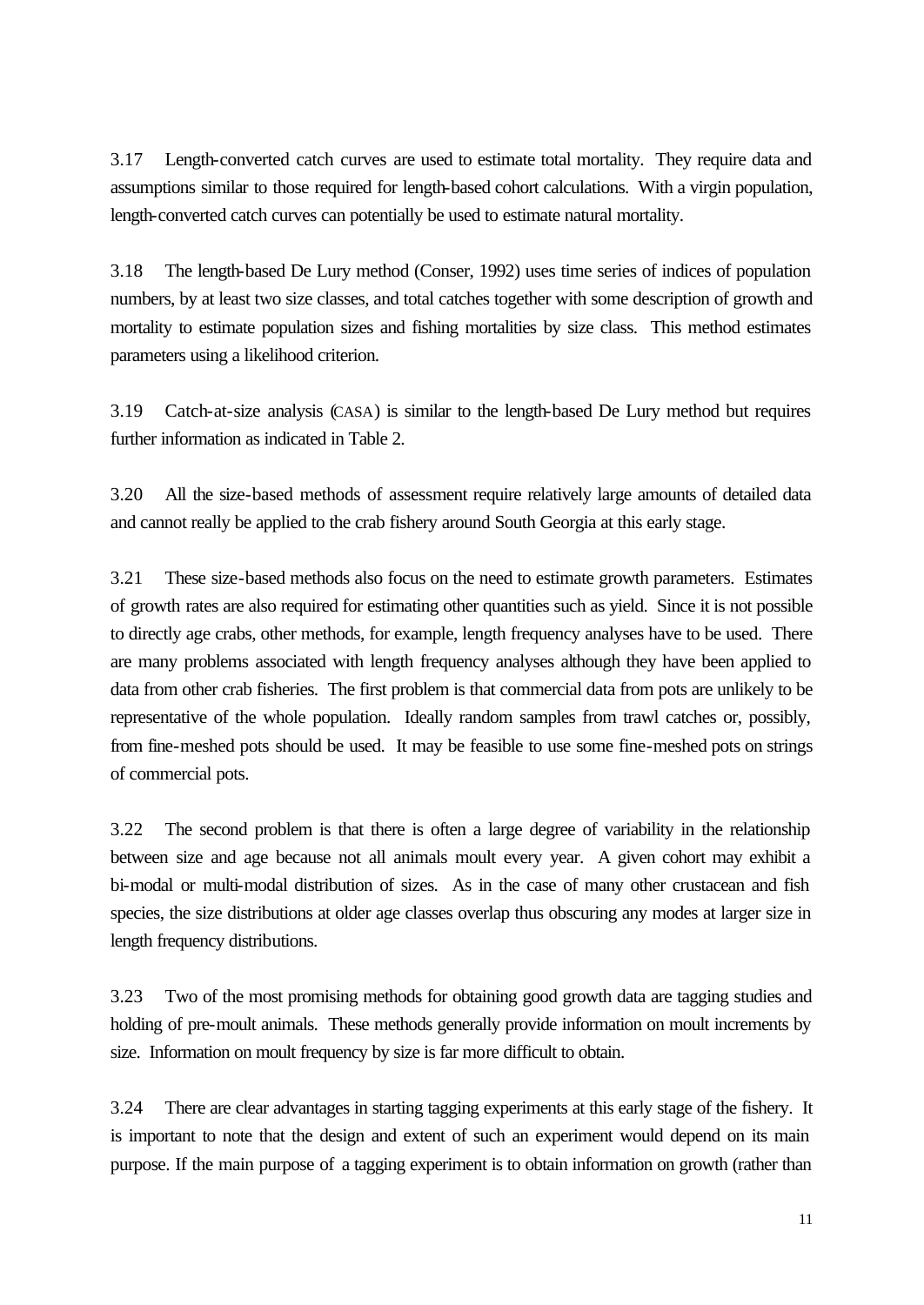estimating the population size, for example) then it would be appropriate to do intense tagging in a small area and return at a later stage to try and recover tagged animals. Such data would be useful even if the percentage of returned tags is low. Concern was expressed as to the feasibility of using tagging methods given the current low levels of effort in the fishery.

3.25 It was pointed out that tagging can produce reduced moult increments and high incidental mortality. Holding tank experiments are also advisable.

Calibration of Abundance Indices

3.26 The calibration of abundance indices include the following two methods. The first consists of using the catch rates (catch-per-pot) and some estimate of the effective area fished by a pot to calculate the population density and then extrapolate over a 'fishable' area. The main problem with this method is estimating the effective area fished by a pot. Since pots are baited, crabs are effectively attracted and the gear is therefore not passive. Furthermore, the area of attraction may well depend on the orientation of the string relative to currents and migration 'routes' of crabs. This method is not generally recommended for assessment unless the effective area fished can be estimated in a direct way by, for example, using radio-tagged crabs.

3.27 The second method consists of using a trawl to estimate density by the swept-area method and then doing comparative fishing trials to relate catch rates of traps to the density estimated by the trawl. For this purpose, it is best to estimate the gear efficiency of the trawl (e.g., by mounting a camera on the trawl). However, in some cases it may be acceptable to use the trawl density estimates uncorrected for gear efficiency (i.e., minimum trawlable biomass) as has been used for other crustacean fisheries.

3.28 There are various types of appropriate gear for crab surveys, including 'Nephrops' trawls and beam trawls. A type of 'snow plough' gear (Maynard and Conan, 1985) which employs a camera to photograph crabs lifted off the bottom and pushed up against a grid, for easy counting and measuring, has also been employed with success. The use of camera sleds in conjunction with line transect type survey methods could also be investigated.

3.29 Research surveys, independent of the commercial fishery, are of great value for comparison with other assessment methods based on the commercial data. Even if the likelihood of surveys for this fishery seems remote at this stage, it should be borne in mind as an assessment and monitoring method for the future.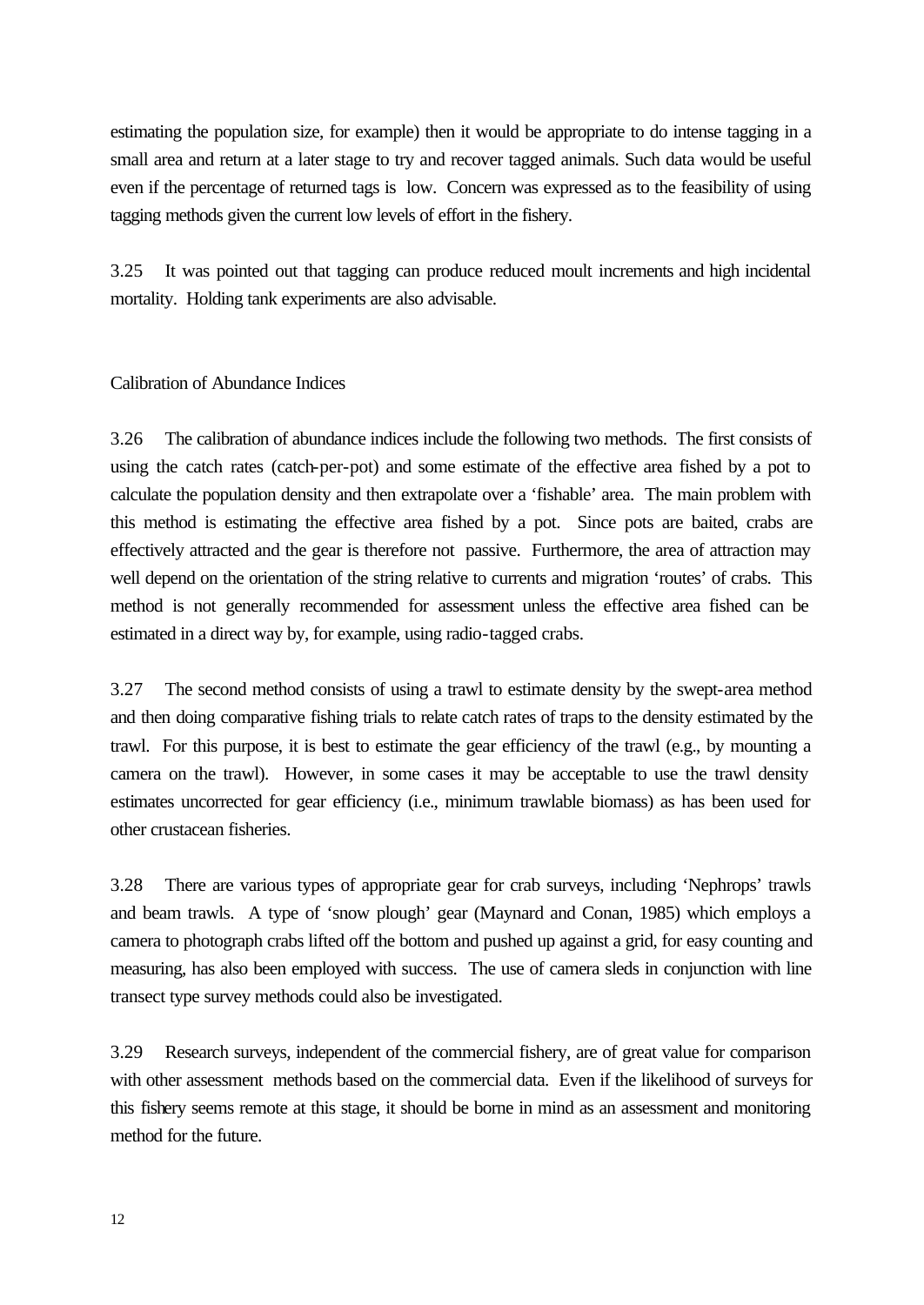Production Models

3.30 Production models, like depletion models, use changes in indices of abundance such as CPUE to estimate population size. This method has been applied to Dungeness crabs (Stocker and Butler, 1990<sup>1</sup>). These methods work best where there is some contrast in the data and therefore many of the comments regarding the depletion methods and the relatively low current level of effort would also apply to production models.

# Other *Ad Hoc* Methods

3.31 One of the *ad hoc* methods used in WG-FSA-92/29 for estimating appropriate catch levels (rather than population size) was to consider comparable species. This method is fraught with difficulties, as recognised by the WG-FSA, and is not recommended now that more information has been obtained.

#### MANAGEMENT APPROACHES

# Harvesting Regimes

4.1 The goal of management of the Antarctic crab resource is preventing the reduction of the stock below the level at which the stock will be able to produce the maximum sustainable yield on a continuing basis. Working paper WS-Crab-93/5 reviews the management methods applied to crab stocks in other areas. In general, there are two primary categories of regulations controlling harvesting: (i) indirect controls on mortality through regulated minimum legal size, seasonal closures and prohibitions on harvesting females; and (ii) direct mortality controls through catch or effort limits.

4.2 The Workshop noted that controls on the size of the animals landed, prohibition on retaining female crabs and seasonal closures during peak spawning or moulting periods are very widely used for regulating crab fisheries. These measures have the advantage of being applicable even when information on the population dynamics of the resource is quite limited. For example, with the data available from the first year of fishing around South Georgia, minimum legal sizes have been determined which are expected to allow male crabs at least one mating year before they are vulnerable to the fishery. The justification for the prohibition of retaining females can be based on the basic biology of the animal, though further work is needed in the future to ensure that reproductive

l

<sup>1</sup> Stocker and Butler. 1990. *Fish. Res*., 9: 231-254.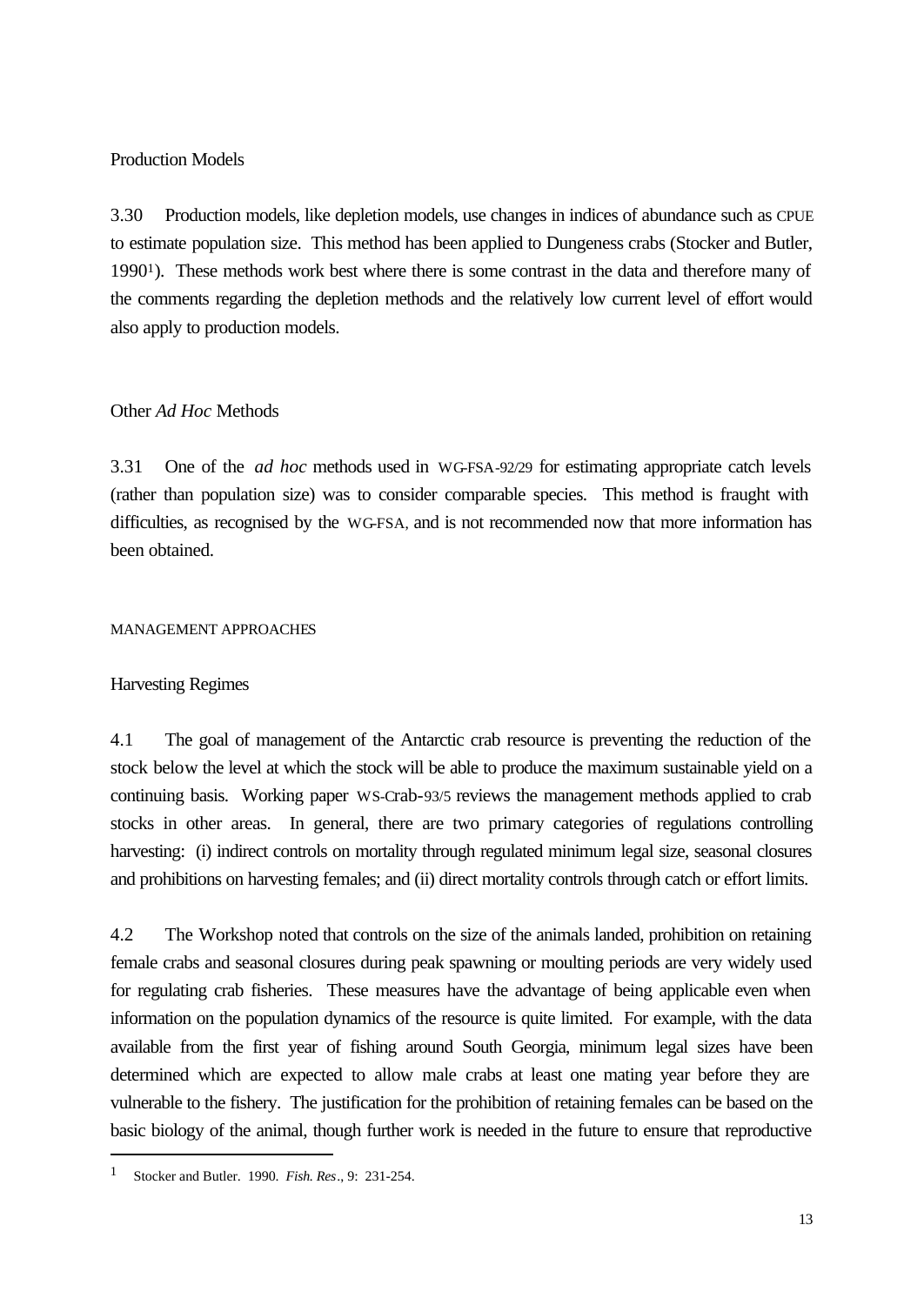success is not impaired due to the reduction of the adult male population. Determining the appropriate timing of seasonal closures will require additional information on the life history of these crabs, in particular the seasonal patterns in moulting and spawning.

4.3 The Workshop participants also noted that size, sex and seasonal regulations would not restrict the expansion of the fishery and hence are termed 'indirect controls'. In order for the development of the fishery to be geared to the collection of information necessary for conserving the resource, further controls on fishery expansion are required. The experience in Alaskan crab fisheries is that in those areas where direct controls on the mortality, through catch limits, have not been imposed, fishing mortality appears relatively high. Therefore, the Workshop recommends that both indirect and direct control measures be applied to the Antarctic crab fishery.

4.4 It was noted that the combination of direct and indirect controls can mean that catch limits need not be set precisely or conservatively, since the indirect controls should protect the stock from reproductive failure in the short-term even if the catch is too high to be sustainable in the longterm. However, if the catches exceed the longterm sustainable level, the fishery will be affected by having greater sensitivity to variations in recruitment, lower average catch rates, and greater proportion of the catch with new shells and thus low meat quality.

4.5 More specifically, a minimum legal landing size for both *P. spinosissima* and *P. formosa* should be applied. Only legal sized male crabs should be retained in the catch, except if an experimental strategy for reducing parasite infestation is attempted (paragraph 4.8). No seasonal closure can be recommended at present until more biological data become available. Investigation of yield/recruitment and maturation processes may influence the setting of minimum sizes in the future.

4.6 In the future, a catch limit should be calculated based on analysis of the available data to determine both an assessment of biomass (virgin and current) and the maximum proportion of the exploitable stock that can be harvested on a sustainable basis. There is no reliable assessment of stock biomass currently available (see Section 3 above).

Approaches to Management

4.7 The Workshop discussed additional approaches to management which should yield substantial new information as well as improve conservation of the crab resource. To reduce the number of crabs below the minimum legal size which are caught, a minimum mesh size or the requirement for an escape port in the pots should be considered. In addition, to prevent lost pots from continuing to kill crabs, a biodegradable or galvanic time release device which opens the traps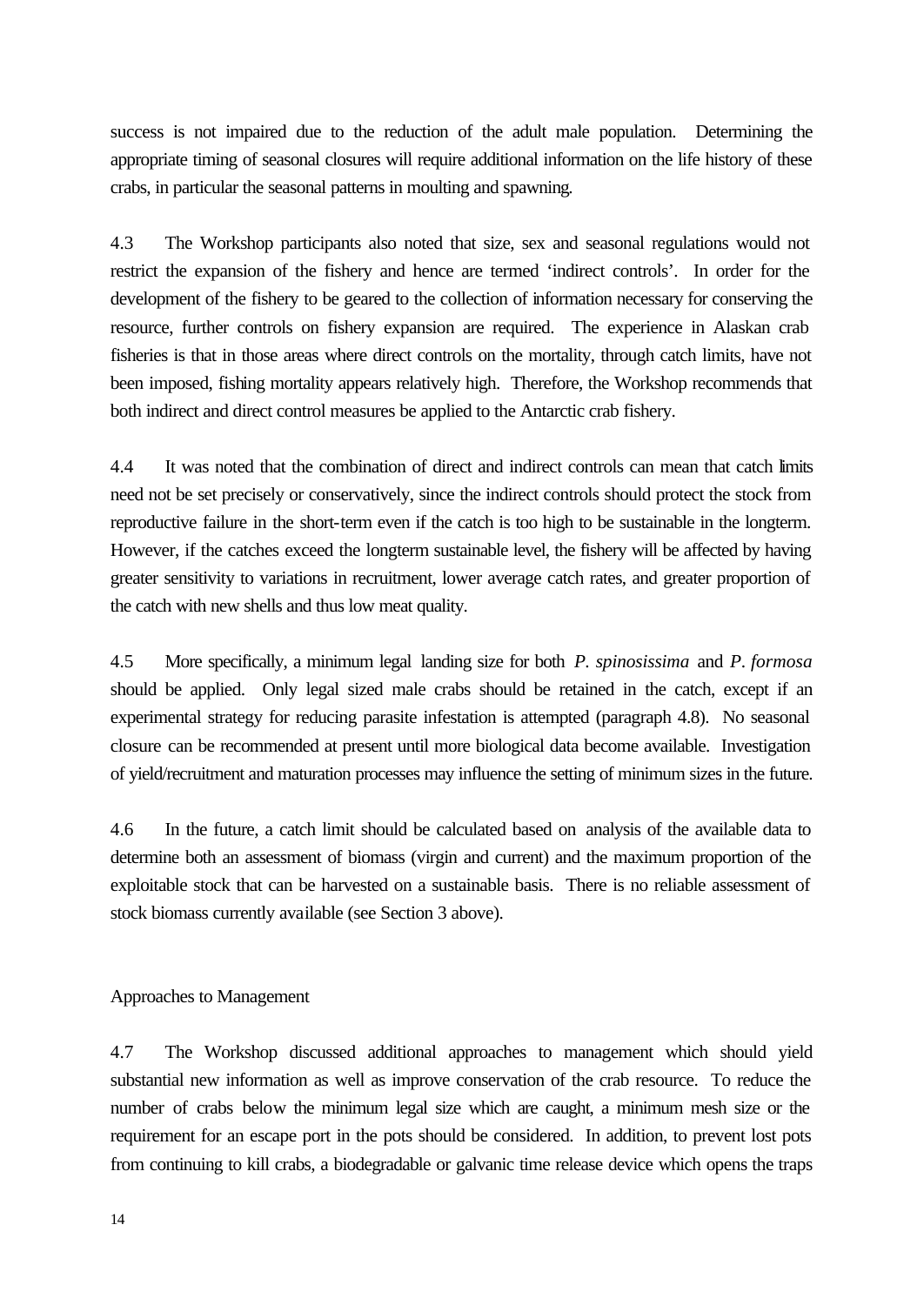should be required. Reducing the number of crabs caught and then discarded should improve conservation. There is some evidence that crabs caught and then discarded may not die immediately after capture and so mortality due to handling can be substantially underestimated. Additional studies on handling mortality are desirable.

4.8 The Workshop discussed the management implications of modelling studies of the parasite infestation of *P. spinosissima* (WS-Crab-93/7 and 9). Harvesting of the infected crabs may reduce the prevalence of the parasite in the population and so improve the reproductive potential of the stock (the parasite renders an infected crab sterile). One possibility discussed was the destruction of any infected crabs caught, irrespective of crab size. The Workshop recommended that the feasibility of this be investigated.

4.9 In order to obtain more information on the dynamics of the parasite infection as well as on the response of the crab stock to different levels of harvest, the Workshop recommended that the fishing area might be divided into differential fishing zones. In one zone, the catch would be much smaller than in the other. Each zone would be further partitioned so that in one part, sub-legal size parasite infected *P. spinosissima* would be destroyed and in the other part they would not. Pots in an experimental management regime should enable capture of parasitised crabs.

4.10 The Workshop recognised that such an experimental management regime would not be an ideal statistical experiment since replicate treatments would not be possible. However, it was the consensus of the participants that substantial information could be obtained in this way, even if a formal statistical test would not be feasible, particularly if the system was operated over several fishing seasons.

4.11 Finally, the Workshop discussed multispecies implications of the developing crab fishery. There are two concerns: (i) that crabs may be important prey items for other species in the area of the fishery; and (ii) that there is a by-catch in the crab fishery which is likely to impact other stocks. There is, at this stage, no real evidence to suggest that either of these concerns warrant additional restrictions with respect to the development of the fishery or its subsequent management.

#### DATA AND REPORTING REQUIREMENTS

5.1 Table 1 summarises basic biological, demographic and distributional data required for a more complete understanding of *Paralomis* spp. and to enable more sophisticated use of the methods discussed under Agenda Item 3. These data may not necessarily be obtainable from the commercial fishery but if they can be obtained this will usually require the presence of observers.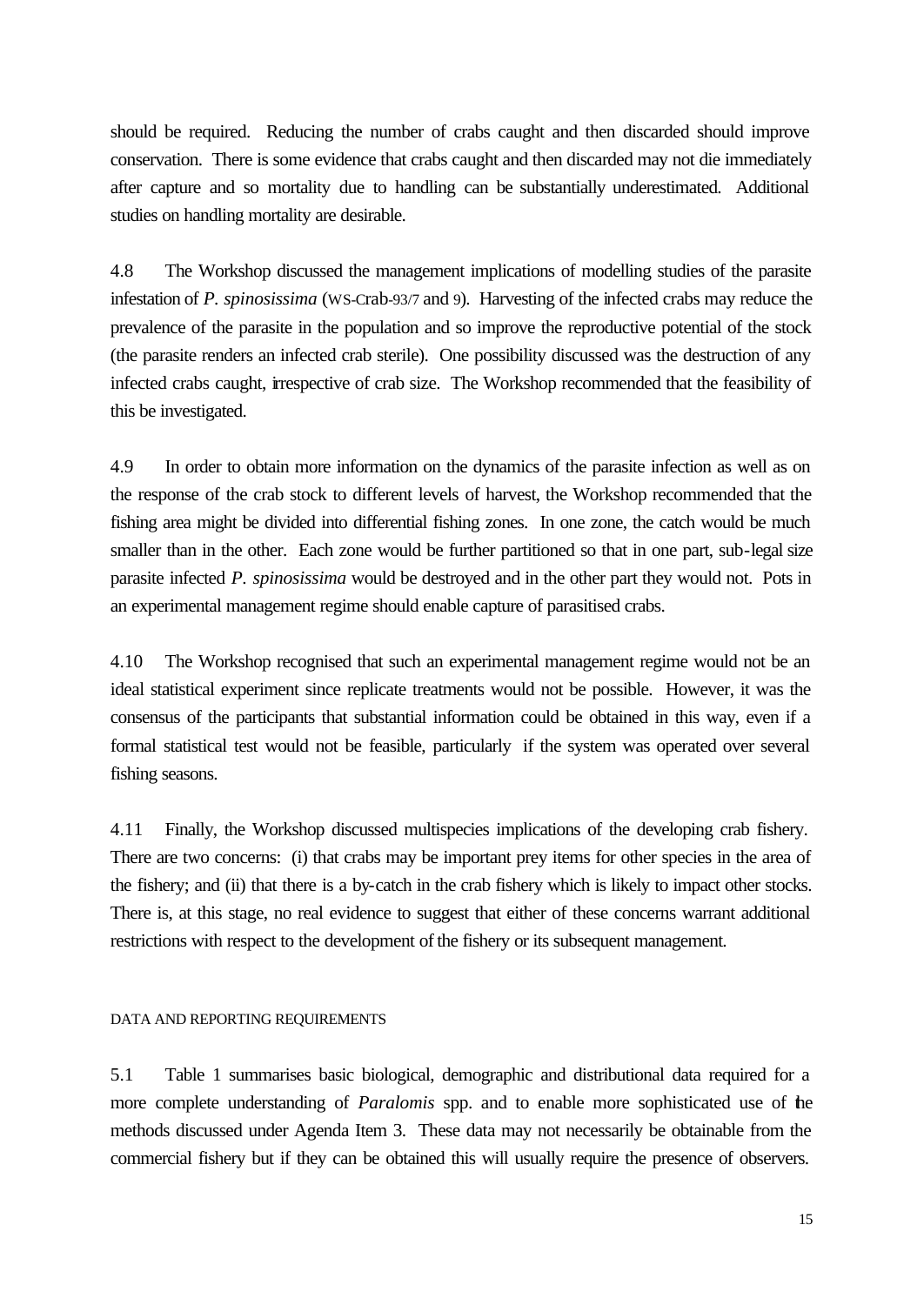WS-Crab-93/6 describes some biological and catch/effort data that may be obtained from the fishery without the use of observers.

5.2 The logbook issued by the US to the vessel engaged in fishing in 1992 and 1993 for recording haul-by-haul catch and effort details (WS-Crab-93/16) currently contains the following:

Cruise Descriptions:

cruise code, vessel code, permit number, year.

Pot Descriptions:

pot shape, dimensions, mesh size, funnel attitude,

number of chambers, presence of an escape port.

Effort descriptions

date, time, latitude and longitude of the start of the set; number of pots set, number of pots lost, depth, soak time; bait type.

Catch Descriptions

retained catch in numbers;

catch of regulated fish, if present.

5.3 To these, the Workshop suggested that the following should be added:

number of pots on the line; spacing of pots on the line; by-catch of all species, irrespective of regulated status; and incremental record number, for linking with sample information.

5.4 If a management strategy involving the destruction or utilisation of parasitised undersized males and parasitised females were to be imposed it would be important that the numbers of crabs in these categories were recorded on the catch and effort logbook.

5.5 Currently, commercial vessels are required to measure a subsample of 35 crabs (all species combined) each day, although there is no specific guidance about the way the catch should be sampled. A random sampling strategy is extremely important if the resultant data are to be a representative, statistically robust sample of the catch.

5.6 Crabs could be sampled by (i) taking 35 crabs from the whole catch over the day, (ii) taking 35 crabs randomly from the total catch of a single line, or (iii) taking 35 crabs from a number of pots on a line. The former two methods suffer from the likelihood of bias by selection by fishermen, and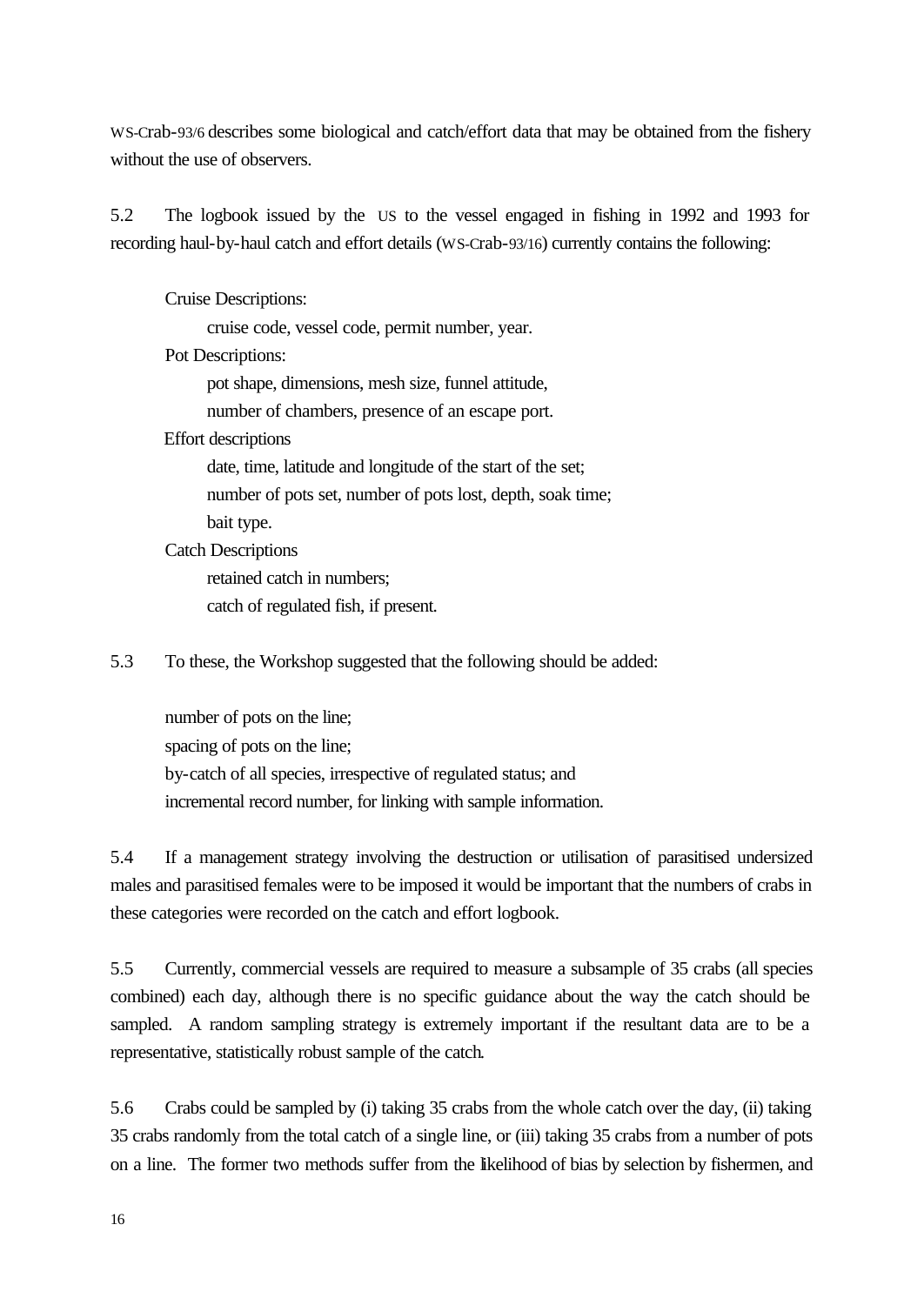the latter produces imprecise estimates due to aggregation by the pots - (crabs might aggregate by sex, size or parasitic infection, for instance).

5.7 As long as the likelihood of aggregations is recognised and considered in statistical analyses (cluster sampling, analysis of inter-pot variance) the latter method is likely to prove most reliable in this fishery. It has the additional advantage that it is likely to be the least disruptive of fishing activities. Pots typically contain less than 35 crabs, so a number of pots may have to be sampled.

5.8 Accordingly, the Workshop recommends that crabs are sampled from the line hauled just prior to noon, by collecting the entire contents of a number of pots spaced at intervals along the line so that at least 35 specimens are represented in the subsample.

5.9 The logbook for recording biological data (WS-Crab-93/14) currently contains the following:

Cruise Descriptions: cruise code, vessel code, permit number Sample Descriptions date, position Data

species, sex, length for 35 individuals.

5.10 The Workshop suggested that the subsample should be linked to the line information by including:

line number; and position of the start of the set,

and that the following additional information should be collected:

presence/absence of rhizocephalan parasites; a record of the destination of the crab: kept, discarded, destroyed; and a record of the pot number from which the crab comes.

5.11 Paragraphs 5.2 to 5.10 above discuss the data which should be collected by commercial vessels fishing for crab. Paragraph 7 of Conservation Measure 60/XI requests that the Workshop decide which of these detailed data should be reported to CCAMLR and in what form. The conservation measure sets minimum guidelines for this in its paragraph 5: (i) fine-scale data with a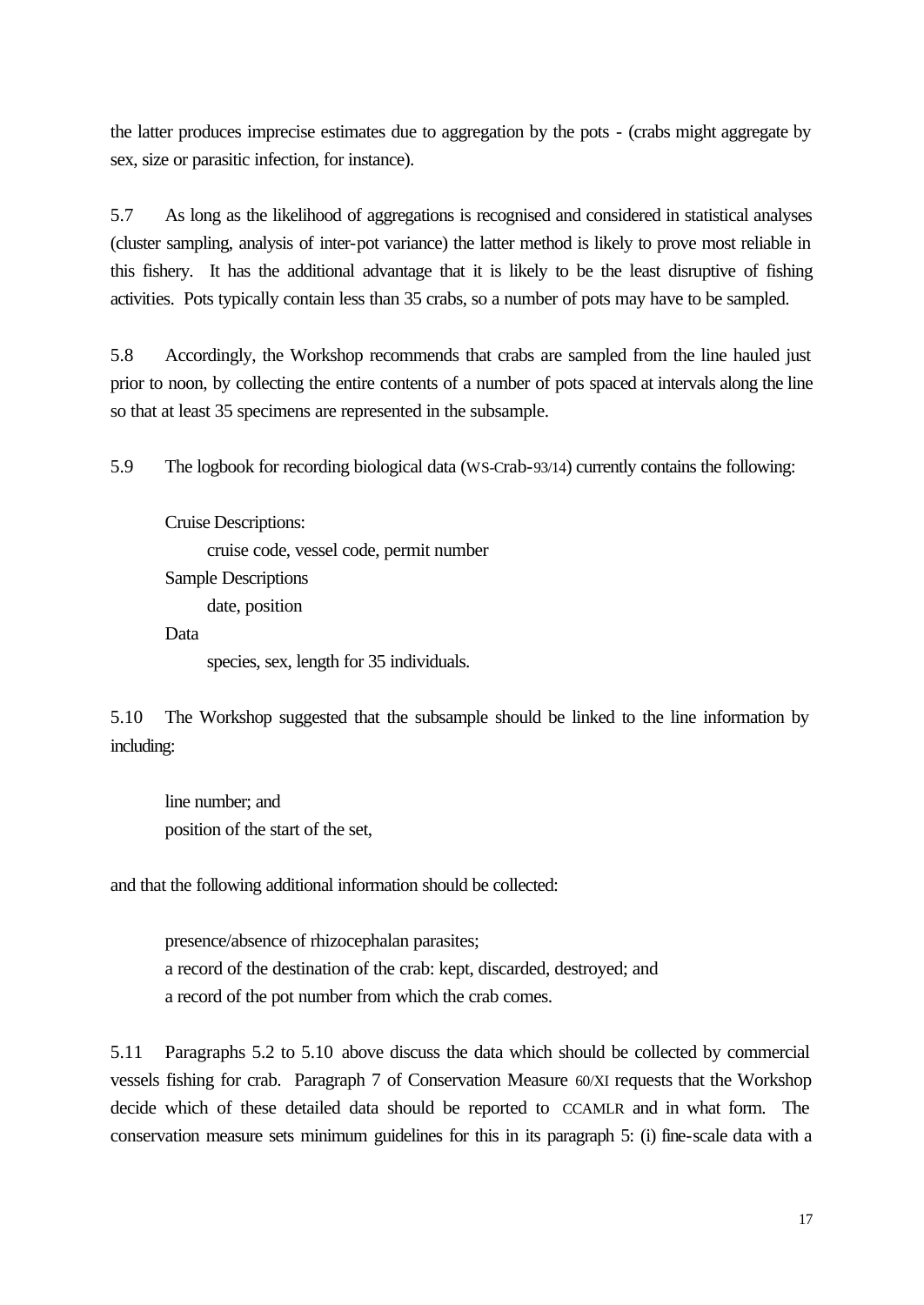resolution of at least 1° longitude by 0.5° latitude by 10 day period; and (ii) species, size and sex composition of a subsample.

5.12 The Workshop agreed that data at the finest scale possible would be desirable for good assessment and management of the fishery according to the methods outlined under Agenda Items 3 and 4. However, the Workshop did not agree on the precise format of data to be submitted to CCAMLR.

5.13 Dr Holt expressed the opinion that since a single vessel was engaged in the fishery, haul-by-haul data containing precise positional and depth information would be considered confidential and could not be submitted to CCAMLR except in summary form.

5.14 It was pointed out that since the fishery was in its early stage, there were certain management measures that could be taken which would not demand data of as fine a resolution as the haul-byhaul data for the current year. As the fishery proceeded an increase in precision might be necessary as management and assessment methods became more sophisticated.

5.15 It might also be possible to report data using methods which retained a sufficient degree of detail to be used in the assessment and management, but which did not reveal the commercially confidential details. Translocation/transformation of position, categorisation of depth and aggregation of data by areas smaller than 1° longitude by 0.5° latitude were examples of these.

5.16 Prof. J. Beddington (UK) expressed the view that since the highest resolution of these data was haul-by-haul and many of the assessment and management methods were most efficient when the finest scale data are available for use, haul-by-haul data should be reported. Although the types of categorisation suggested in paragraph 5.15 could perhaps eventually be used in management, it would not be possible to decide on the appropriateness of these scales until haul-by-haul data had been examined.

5.17 Examples from other crab fisheries indicated that on the east and west coast of the US some haul-by-haul data are provided for management analyses. However, such data is kept confidential to protect commercial operators. In other cases only aggregated data are reported.

5.18 In view of these differences, the Workshop was unable to provide a unanimous recommendation for the data reporting requirements of Conservation Measure 60/XI, paragraph 7.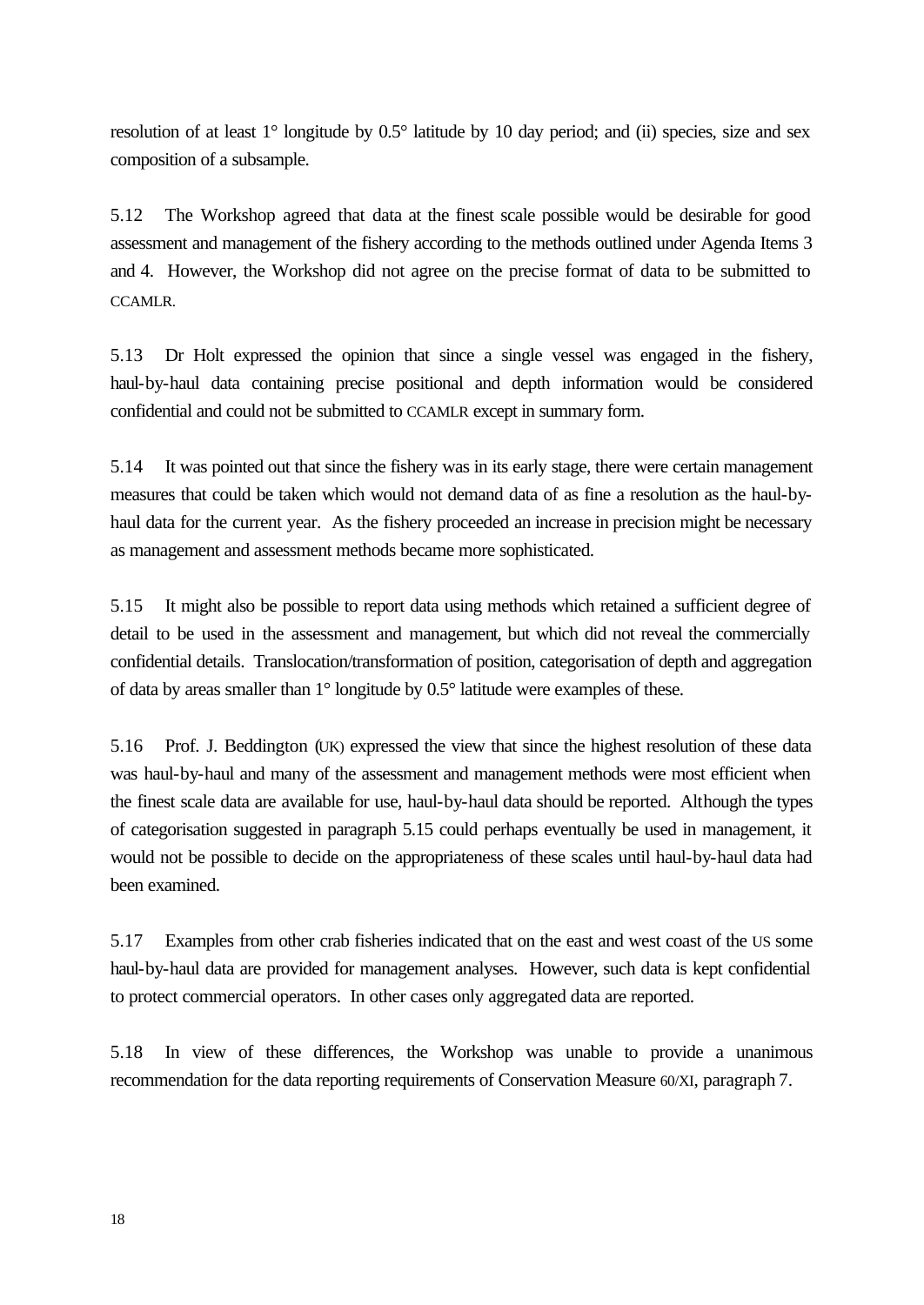# ADVICE TO THE SCIENTIFIC COMMITTEE

# Management Measures

6.1 Following the management approaches adopted at CCAMLR-XI, the fishery should continue to be managed by both indirect and direct controls on harvesting:

- Indirect: limits on retention of crab by size, sex (males only) and in the future possibly season (the 3S approach).
- Direct: catch limits for each season, initially set as a precautionary measure and refined as data become available.

6.2 The use of galvanic time releasers or biodegradable devices, which effectively destroy the pot long before normal decay processes would, will reduce the effects of ghost fishing should pots be lost from a line and should be considered.

6.3 Adoption of a minimum mesh size and/or the inclusion of an escape port (usually a metal ring set into the side of the pot) in pots should be considered following research on mesh or port selectivity, to better select only crabs of harvestable size and reduce the number of discards (paragraph 4.7).

6.4 Harvesting or destruction of parasitised crabs of all ages and sexes may reduce the prevalence of parasitism in the population, and should be considered (paragraph 4.8). In this regard, use of pots with smaller mesh or escape port sizes would catch more parasitised crabs, but would expose small unparasitised crabs to the high wind chill factors on deck, with a consequent possibility of discard mortality.

6.5 The Workshop recommended the use of depletion methods, the change-in-ratio and index-removal methods and the analysis of length frequency distribution methods for assessment purposes at this stage (paragraphs 3.3, 3.11 and 3.21).

6.6 The Workshop recommended that the possibility of designing an experimental approach to harvest strategies should be considered, for instance, one in which local depletion of the population is encouraged over a short period of time or a survey is conducted before and after the fishing season (paragraphs 3.8 and 3.11).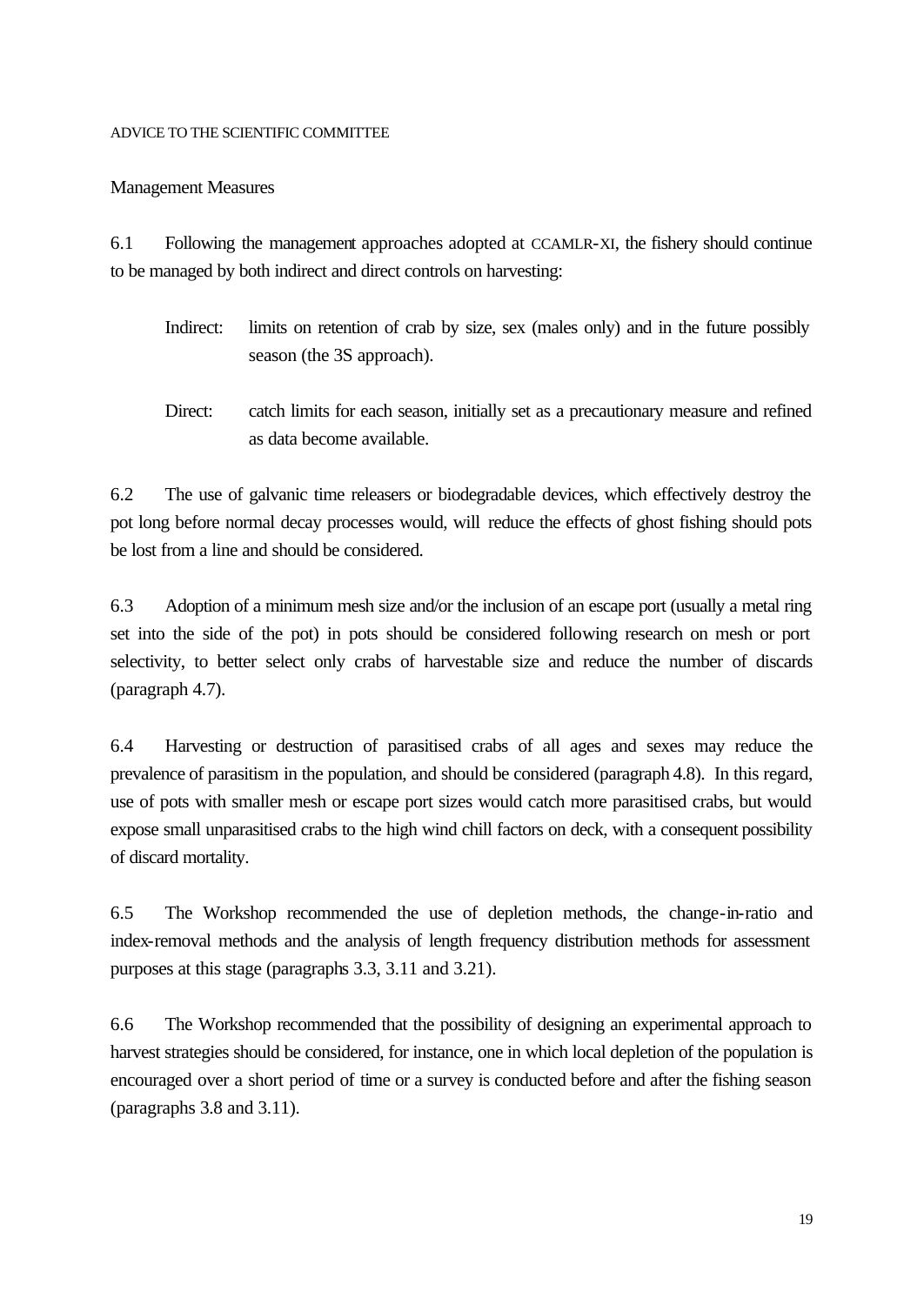6.7 A further experimental approach would be to divide Subarea 48.3 into several crab management areas. Different levels of fishing effort would then be applied to the different areas (by imposition of area-specific catch limits), and/or they could receive different parasite management strategies or mesh size strategies as discussed in paragraph 4.9.

### Data Requirements

6.8 There are a number of biological phenomena which require investigation (Table 1). Much of the biological data required, by Table 1, could be obtained by observers on commercial vessels. In this case, the Workshop suggested that pots with finer mesh or escape ports should be added to lines of commercial pots to collect crabs of all sizes (paragraph 3.21).

6.9 Fine-meshed pots or small escape port pots will also provide data on the overall length frequency of the population. Despite the difficulties in interpreting these length frequencies to estimate growth and natural mortality (paragraph 3.17) the Workshop recognised that a large dataset collected at the start of the fishery (when the population is still in a virgin state) would have the potential to be extremely valuable in the future when other factors required for its interpretation (such as moult frequency and size increments) are better understood.

6.10 Additional information which observers could collect includes data on discard mortality. However, in crabs, discard mortality may not be evident until some months after the catching incident, because damage may result in an inability to moult rather than immediate death, and consequently discard mortality studies should be of long duration.

6.11 The Workshop agreed on the data that should be collected by commercial vessels fishing for crab. These are given in Section 5. The Workshop was unable to provide a unanimous recommendation for the data reporting requirements of Conservation Measure 60/XI, paragraph 7.

#### OTHER BUSINESS

7.1 Recognising that very little information concerning Antarctic crabs is available, Dr A. Paul (USA) suggested that it would be useful for CCAMLR to maintain an ongoing bibliography for these species.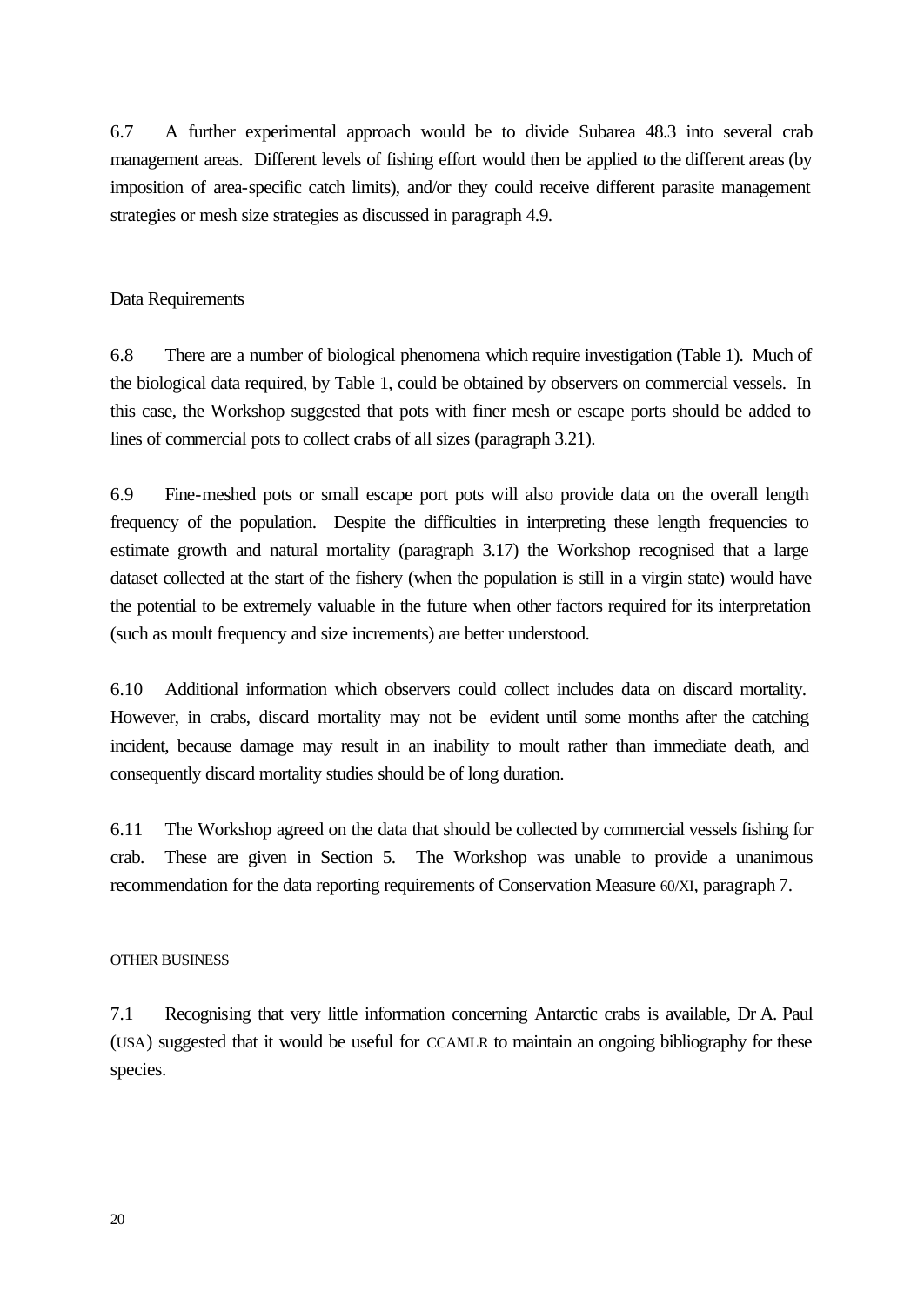# ADOPTION OF THEREPORT

8.1 The report was adopted.

# CLOSEOF THEMEETING

9.1 In closing the meeting, the Convener thanked all participants for their hard work and cooperation during the meeting. He congratulated the participants for producing critical information requested by CCAMLR.

9.2 He also thanked the Secretariat for their high standards of professionalism and hard work in making sure the meeting ran smoothly and efficiently.

9.3 Finally, he expressed appreciation to the staff of the Southwest Fisheries Science Center for their support during the meeting.

9.4 The Convener then closed the meeting.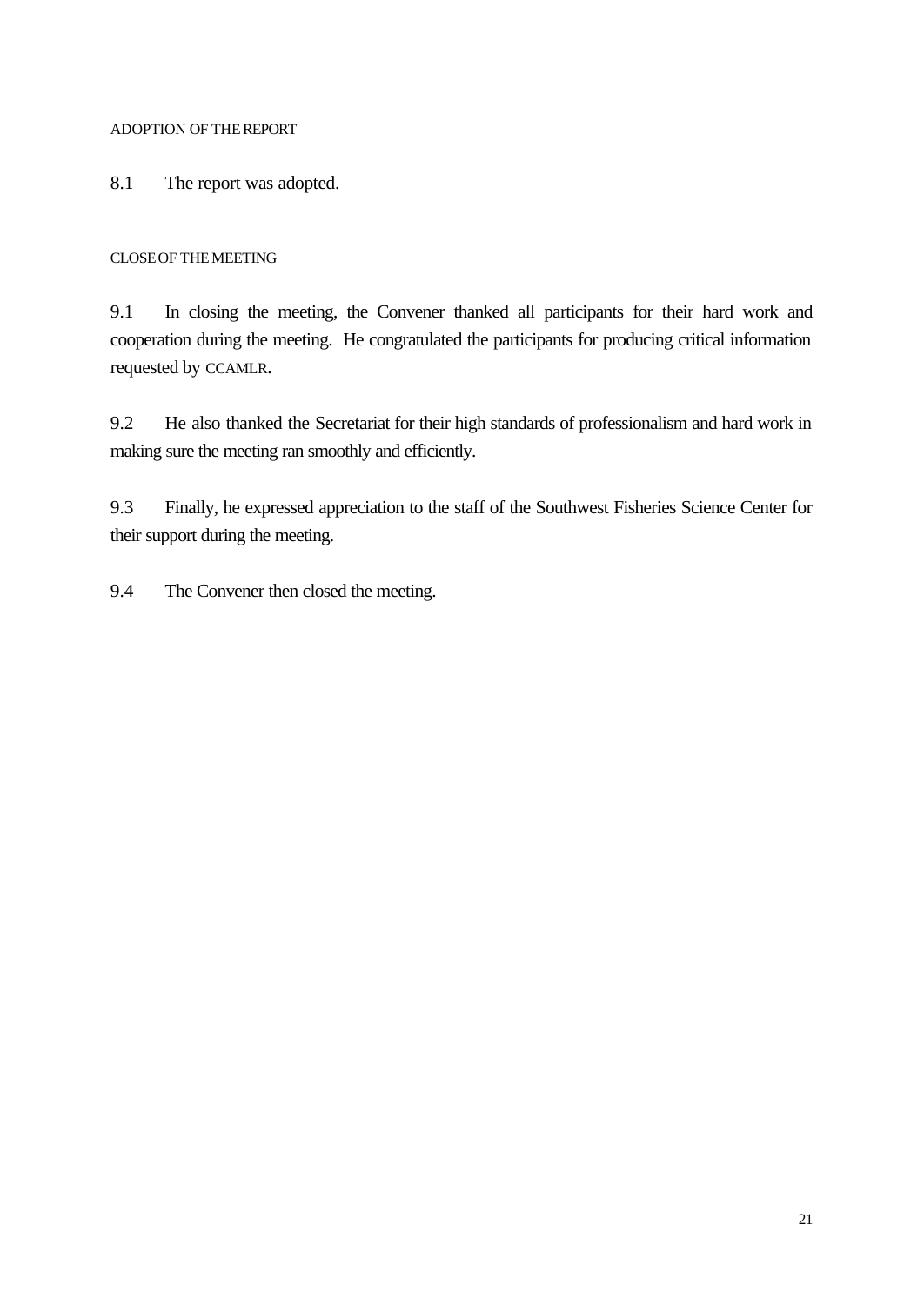| Knowledge Required                                              | Sources                                                 | Priority   |
|-----------------------------------------------------------------|---------------------------------------------------------|------------|
| <b>Reproductive Dynamics</b>                                    |                                                         |            |
| Number of eggs extruded by size<br>of crab                      | Lab analyses                                            | Higha      |
| Number of eggs hatched by size<br>of crab                       | Lab analyses                                            | High       |
| Incubation period by season and<br>duration [estimated: 1year]  | Tank holdings, tagging,<br>seasonal monitoring          | High       |
| Female mating frequency by season<br>[estimated:1-2 years]      | Tank holdings, tagging,<br>seasonal monitoring          | High       |
| Percent carrying fertilized eggs by<br>season and size of crab  | Catch sampling                                          | High       |
| Egg hatching location by season and<br>depth                    | Research survey, catch sampling                         | Low        |
| Larvae location by season and depth<br>Duration of larval stage | Research survey<br>Research survey, lab holdings        | Low<br>Low |
| Proportion maturity by size                                     | Catch sampling                                          | Higha      |
| <b>Growth Dynamics and Mortality</b>                            |                                                         |            |
| Growth rate                                                     | Catch data, length frequency                            | High       |
| Moult increment by season and size                              | Tank holdings, tagging                                  | High       |
| Duration of intermoult period by season<br>and size             | Lab studies, tagging,<br>radioisotope studies           | High       |
| Allometry of chela (estimation of size at<br>maturity)          | Commercial observer, research survey                    | Higha      |
| Mortality (by size)                                             | Catch monitoring, length frequency<br>analysis, tagging | Med        |
| <b>Host-Parasite Interaction</b>                                |                                                         |            |
| Reproductive output of rhizocephalan                            | Tank holdings                                           | Med        |
| Brooding period of rhizocephalan                                | Tank holdings                                           | Med        |

Table 1: Research needs for *P. spinosissima* and *P. formosa*.

<sup>a</sup> Some data are already available for this item (WS-Crab-93/24 and WG-FSA-92/29)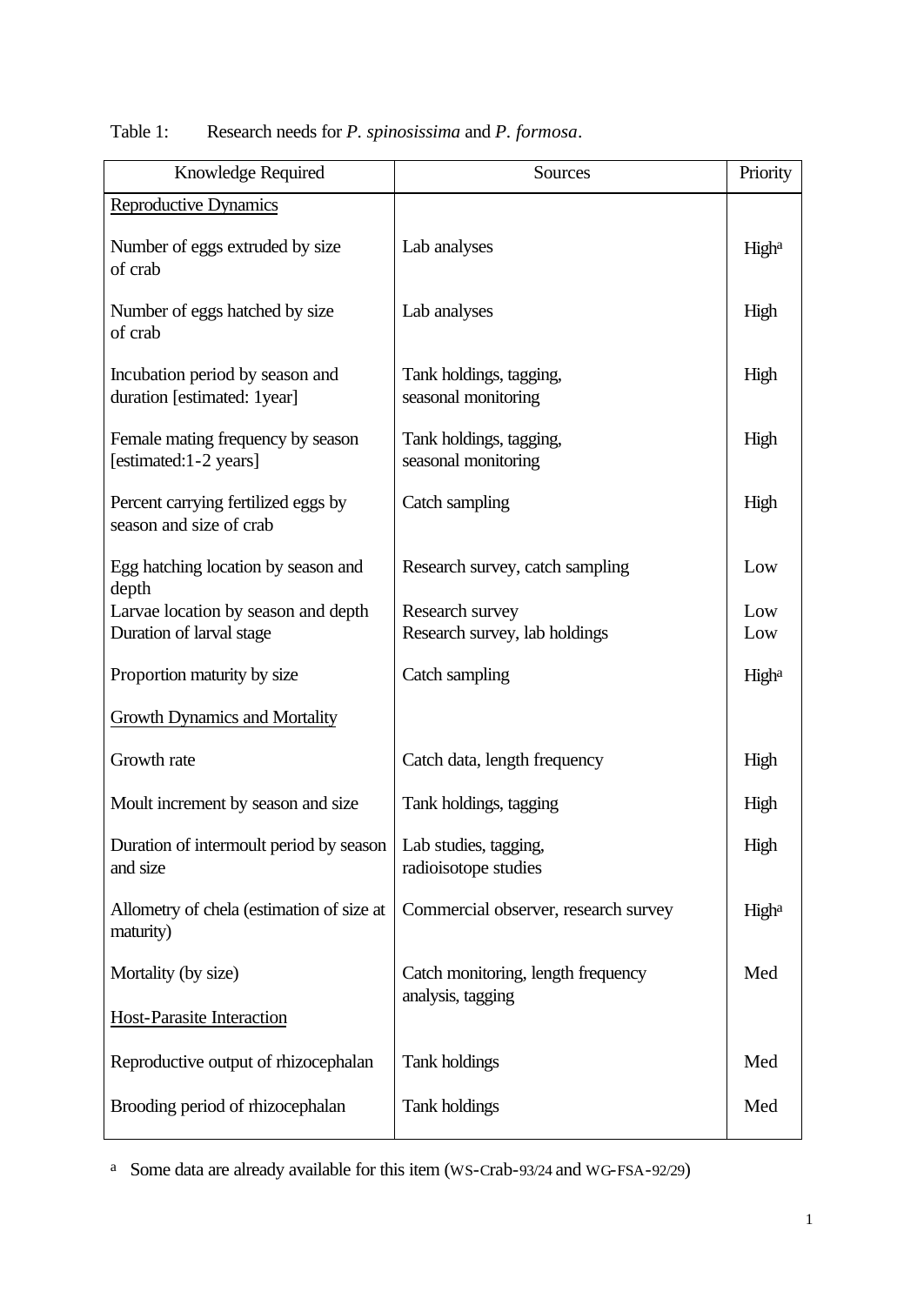Table 1 (continued)

| Knowledge Required                                                                             | Sources                                    | Priority |
|------------------------------------------------------------------------------------------------|--------------------------------------------|----------|
| Fine-scale prevalence of<br>rhizocephalan                                                      | Catch sampling                             | High     |
| Host susceptibility characteristics                                                            | Lab experiments                            | Med      |
| Effect of parasite on growth                                                                   | Lab experiments                            | Low      |
| Incidence of hyperparasitisation                                                               | Catch sampling                             | Med      |
| Effect of hyperparasitisation                                                                  | Catch sampling, lab experiments            | Med      |
| Parasite larval duration                                                                       | Lab experiments                            | High     |
| Intensity of symbiotic egg predators                                                           | Catch sampling                             | Med      |
| <b>Distribution and Stock Identity</b>                                                         |                                            |          |
| Depth range by sex, size, reproductive<br>condition, parasitic infestation,<br>substratum type | Commercial observer, research survey       | High     |
| Geographic distribution                                                                        | <b>Exploratory survey</b>                  | High     |
| Larval dispersion                                                                              | Plankton survey (old plankton records)     | Low      |
| Stock identity                                                                                 | Morphometrics genetics (mitochondrial DNA) | Low      |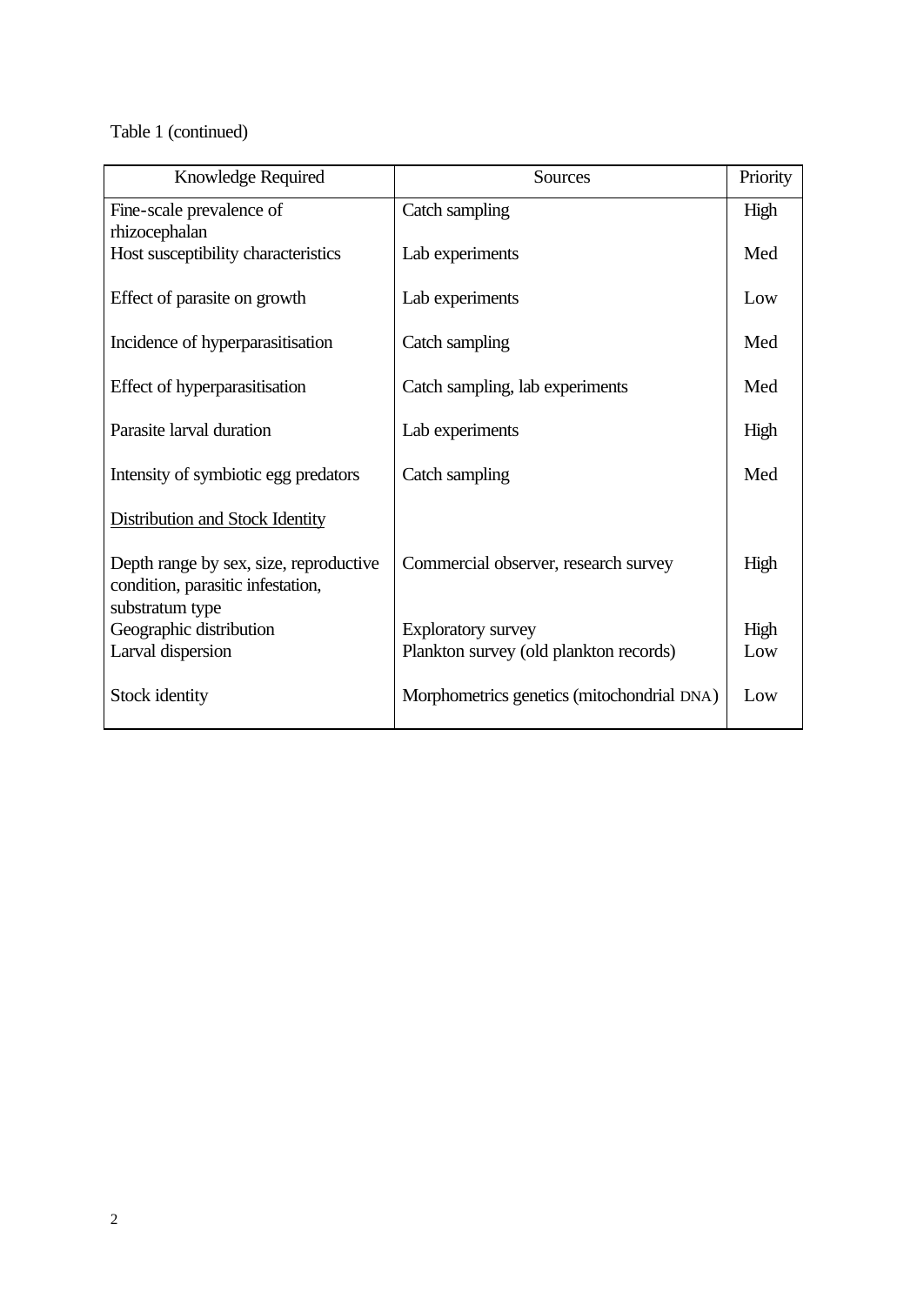| Method                                            | Data Requirements                                                                                                                                                                                                                       | Main Assumptions                                                                                                                                                | Outputs                                                                                                                                                                       |
|---------------------------------------------------|-----------------------------------------------------------------------------------------------------------------------------------------------------------------------------------------------------------------------------------------|-----------------------------------------------------------------------------------------------------------------------------------------------------------------|-------------------------------------------------------------------------------------------------------------------------------------------------------------------------------|
| Depletion methods                                 | • Catch<br>• And appropriate measure of<br>effort to construct CPUE; or<br>• Some other INDEX of abundance                                                                                                                              | • Closed* population<br>• CPUE is proportional to population size                                                                                               | • Population size (or local abundance)<br>Catchability coefficient<br>• Exploitable rate (fishing mortality)<br>• Fishing power of gear<br>• Possible estimate of recruitment |
| Change-in-ratio (CIR)<br>and Index-removal<br>(R) | • Random samples before and after fishing<br>• Total catches                                                                                                                                                                            | • Closed population<br>• CIR: all animals have same probability of<br>being captured<br>• IR: probability of capture does not vary<br>within or between surveys | • Population size<br>• Catchability coefficient<br>• Exploitable rate (fishing mortality)<br>• Fishing power of gear<br>• Possible estimate of recruitment                    |
| Length-based cohort<br>analysis                   | • Catch in numbers by size class<br>• Growth rate<br>• Natural mortality<br>• Terminal fishing mortality                                                                                                                                | • Closed population<br>• Equilibrium population                                                                                                                 | • Population numbers by size class<br>• Fishing mortality by size class                                                                                                       |
| Length-converted<br>curves                        | catch • Abundance in numbers by size class<br>• Growth rate<br>• Age at full recruitment                                                                                                                                                | • Equilibrium population<br>• Closed population                                                                                                                 | • Total mortality $Z = F + M$                                                                                                                                                 |
| Length-based De Lury<br>(Conser, 1992)            | • Index of population size in numbers by<br>size class over time<br>• Total catch over time<br>• Growth (parameters or description)<br>• Natural mortality                                                                              | • Closed population                                                                                                                                             | • Population numbers by size class<br>• Fishing mortality by size class<br>• Catchability coefficient(s)                                                                      |
| Catch-at-size analysis                            | • Index of population size in numbers by<br>size class over time<br>• Total catch over time<br>• Growth (parameters or description)<br>• Natural mortality<br>• Probability distribution for length-at-age<br>• Selectivity coefficient | • Closed population                                                                                                                                             | • Population numbers by size class<br>• Fishing mortality by size class<br>• Catchability coefficient(s)                                                                      |
| Calibrating index of<br>abundance                 | • Index of abundance<br>• Estimate of calibration factor<br>• Catchability coefficient                                                                                                                                                  | • Various - depends on the type of index                                                                                                                        | • Population size<br>• Exploitation rate                                                                                                                                      |
| Production models                                 | • Catch and effort data                                                                                                                                                                                                                 | • Various - depends on model<br>used                                                                                                                            | • Population size<br>• Parameters relating to growth/<br>recruitment and "carrying capacity"                                                                                  |

Table 2: Assumptions and data requirements of assessment methods.

\* Closed to known immigration and emigration.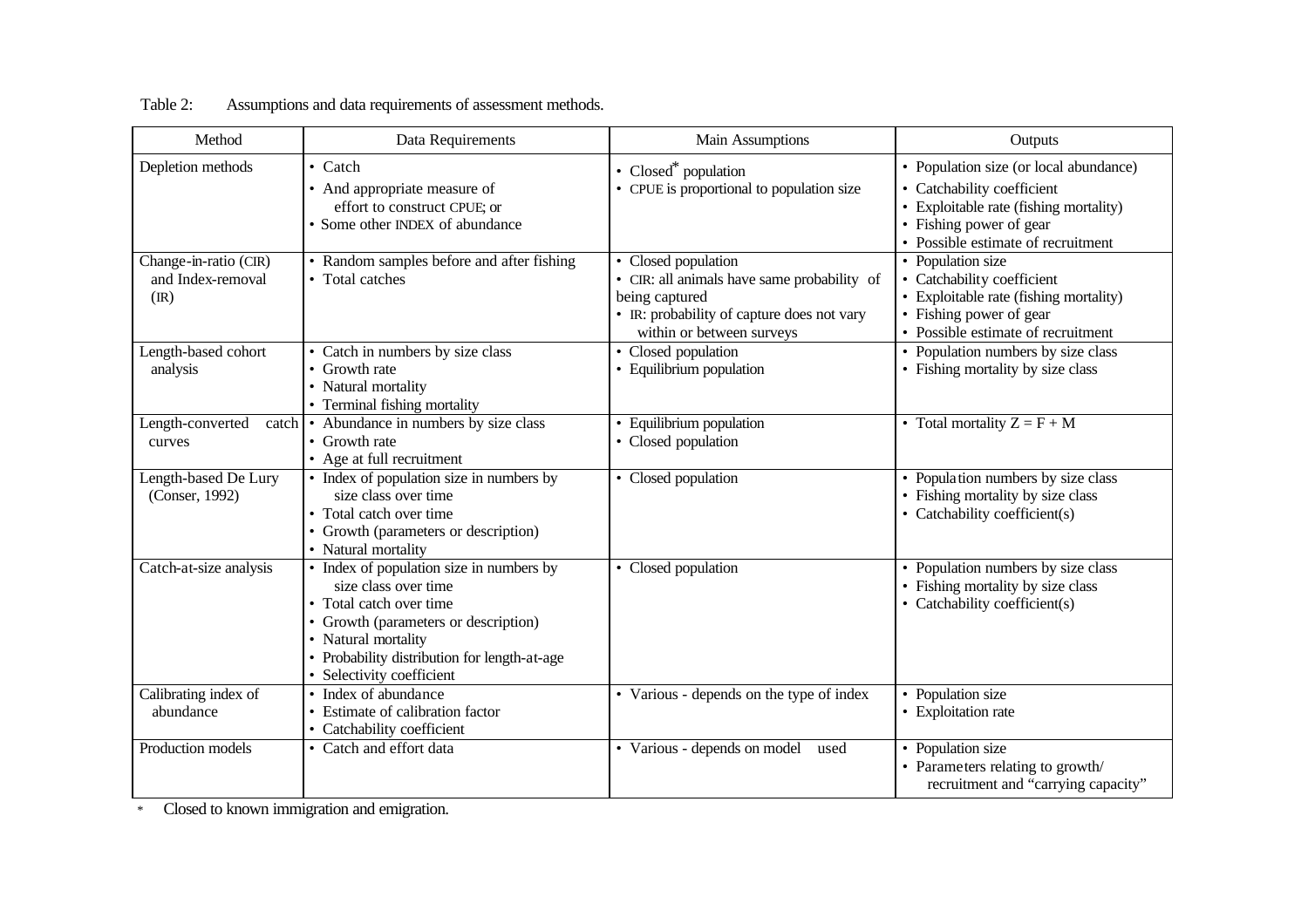### ATTACHMENT A

#### **LISTOFPARTICIPANTS**

# Workshop on the Management of the Antarctic Crab Fishery (La Jolla, California, USA - 26 to 28 April, 1993)

| P. ARANA             | Escuela de Ciencias del Mar<br>Universidad Católica de Valparaíso<br>Casilla 1020<br>Valparaíso<br>Chile                          |
|----------------------|-----------------------------------------------------------------------------------------------------------------------------------|
| M. BASSON            | Renewable Resources Assessment Group<br><b>Imperial College</b><br>8, Prince's Gardens<br>London SW7 1NA<br><b>United Kingdom</b> |
| <b>J. BEDDINGTON</b> | Renewable Resources Assessment Group<br><b>Imperial College</b><br>8, Prince's Gardens<br>London SW7 1NA<br><b>United Kingdom</b> |
| P. DUFFY             | Golden Shamrock Inc.<br><b>Fishermans Terminal</b><br>West Wall Building #218<br>Seattle, Wa. 98199<br><b>USA</b>                 |
| R. ELNER             | <b>Canadian Wildlife Service</b><br>PO Box 340<br>Delta, BC<br>Canada V4K 3Y3<br><b>USA</b>                                       |
| <b>I. EVERSON</b>    | <b>British Antarctic Survey</b><br>High Cross, Madingley Road<br>Cambridge, CB3 0ET<br><b>United Kingdom</b>                      |
| M. FOGARTY           | NOAA, NMFS<br>Woods Hole, Ma. 02543<br><b>USA</b>                                                                                 |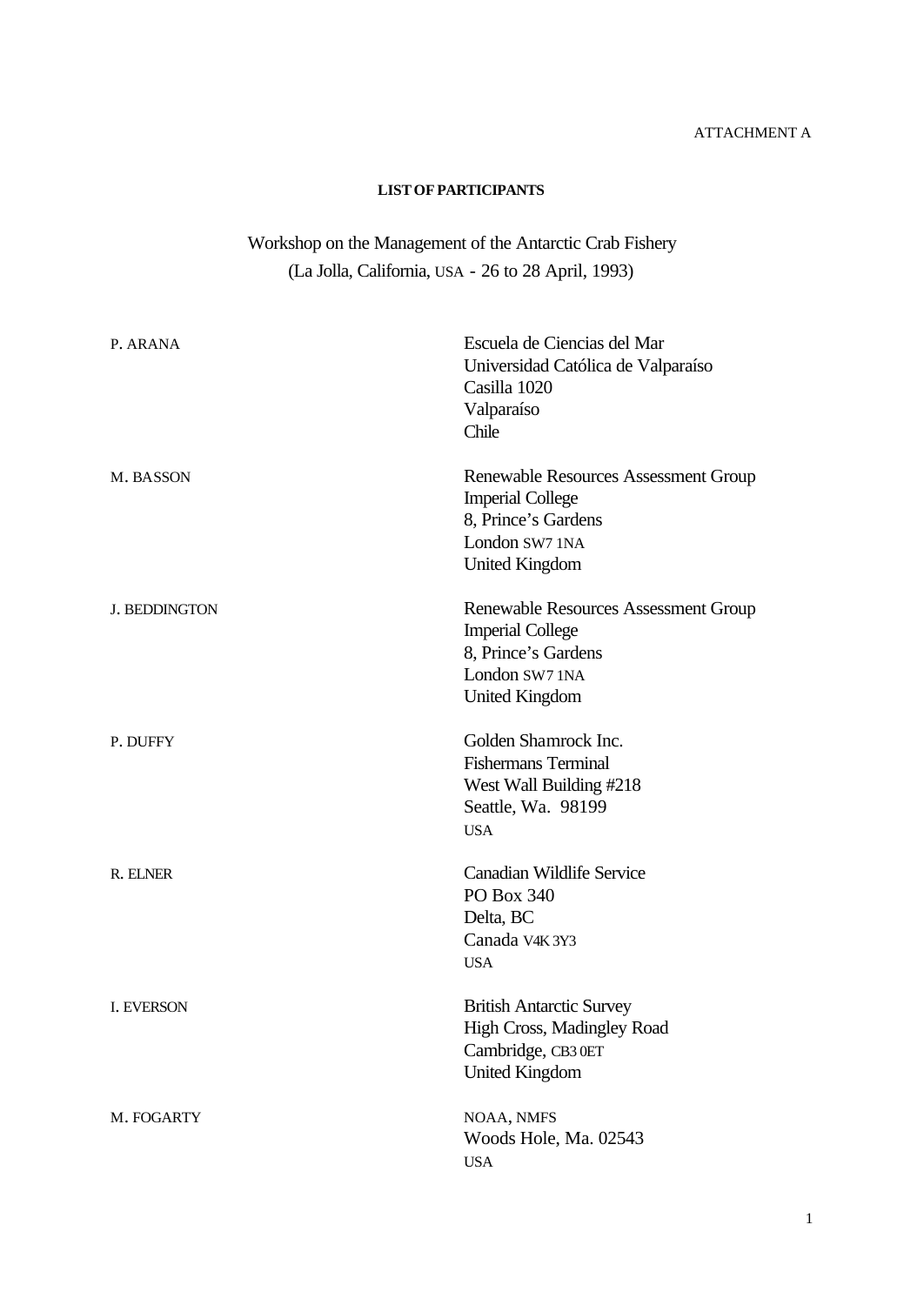| <b>D. HANKIN</b>   | Department of Fisheries<br><b>Humboldt State University</b><br>Arcata, Ca.<br><b>USA</b>                                              |
|--------------------|---------------------------------------------------------------------------------------------------------------------------------------|
| <b>J. HOENIG</b>   | Dept. of Fisheries and Oceans<br>PO Box 5667<br>St. John's, Newfoundland<br>Canada<br><b>USA</b>                                      |
| R. HOLT            | Antarctic Ecosystem Research Group<br><b>Southwest Fisheries Centre</b><br>PO Box 271<br>La Jolla, Ca. 92038<br><b>USA</b>            |
| <b>G. JAMIESON</b> | Pacific Biological Station<br>Nanaimo, BC<br>Canada V9R 5K6<br><b>USA</b>                                                             |
| A. KURIS           | Dept. Biological Sciences<br>University of California<br>Santa Barbara, Ca. 93106<br><b>USA</b>                                       |
| <b>JANG UK LEE</b> | National Fisheries Research and<br>Development Agency<br>65-3 Sirang-ri, Kijang-up, Yangsan-kun<br>Koyng-Nam<br>Republic of Korea     |
| L.J. LOPEZ ABELLAN | Centro Oceanográfico de Canarias<br>Instituto Español de Oceanografía<br>Apartado de Correos 1373<br>Santa Cruz de Tenerife<br>España |
| S. OLSEN           | <b>Institute of Marine Research</b><br>PO Box 1870<br>N-5024 Bergen<br>Norway                                                         |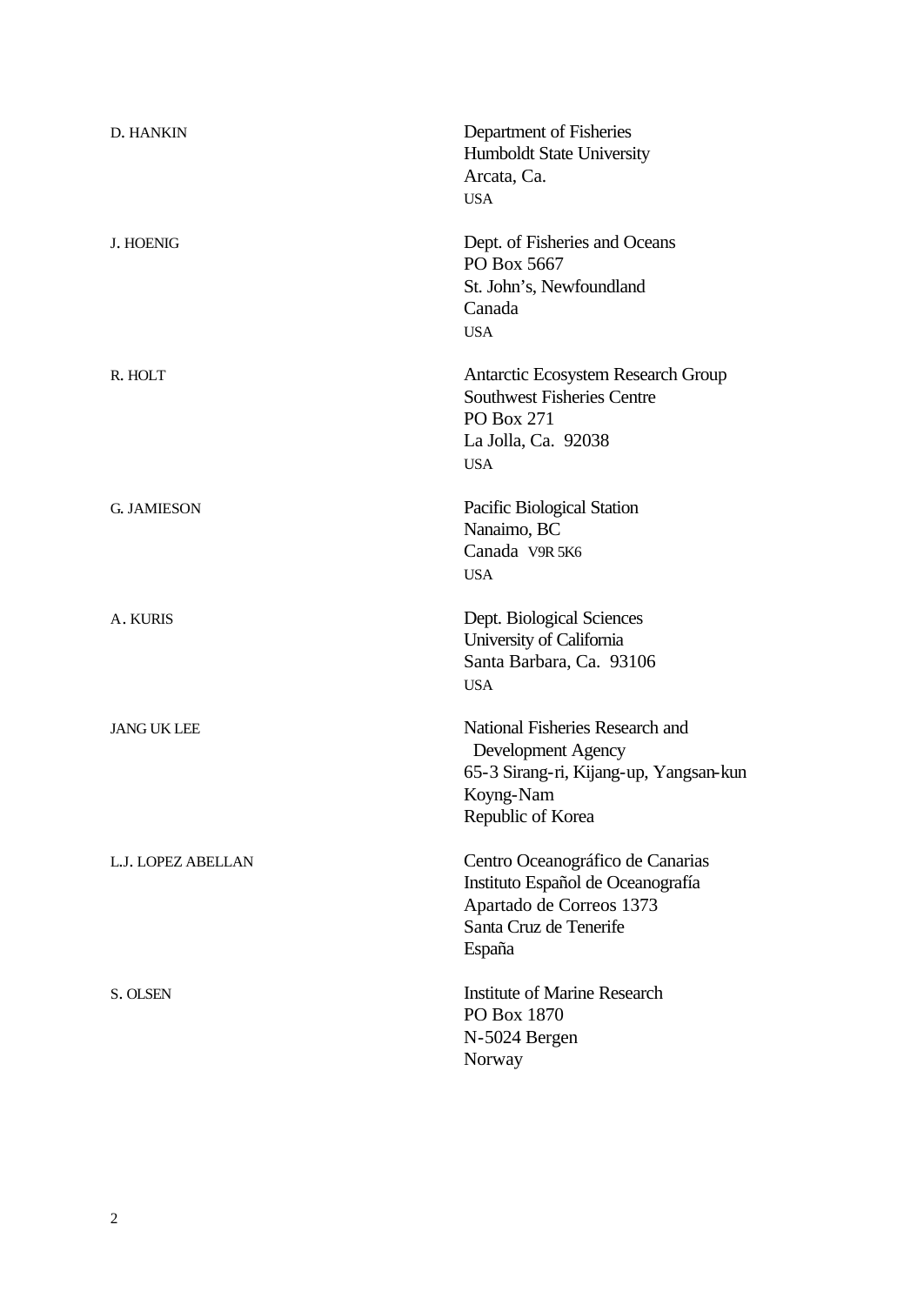| R. OTTO                                           | <b>NMFS</b><br>Kodiak Laboratory<br>PO Box 1638<br>Kodiak, Ak. 99615<br><b>USA</b>                            |
|---------------------------------------------------|---------------------------------------------------------------------------------------------------------------|
| A. PAUL                                           | <b>Institute of Marine Sciences</b><br>University of Alaska<br>P.O. Box 730<br>Sewad, Ak. 99664<br><b>USA</b> |
| <b>J. REEVES</b>                                  | Alaska Fisheries Science Center<br>7600 Sand Point Way N.E.<br>Bldg 4, Seattle, Wa. 98115<br><b>USA</b>       |
| V. RESTREPO                                       | University of Miami<br>4600 Rickenbacker Cswy.<br>Miami, Fl. 33149<br><b>USA</b>                              |
| A. ROSENBERG                                      | NOAA, NMFS<br>1335 East-West Highway<br>Silver Spring, Md. 20910<br><b>USA</b>                                |
| M. TILLMAN                                        | NOAA, NMFS<br>PO Box 271<br>La Jolla, Ca. 92038<br><b>USA</b>                                                 |
| <b>G. WATTERS</b>                                 | <b>US AMLR Program</b><br><b>NMFS</b><br>PO Box 271<br>La Jolla, Ca. 92038<br><b>USA</b>                      |
| SECRETARIAT:                                      |                                                                                                               |
| D. AGNEW (Data Manager)<br>R. MARAZAS (Secretary) | <b>CCAMLR</b><br>25 Old Wharf<br>Hobart Tasmania 7000<br>Australia                                            |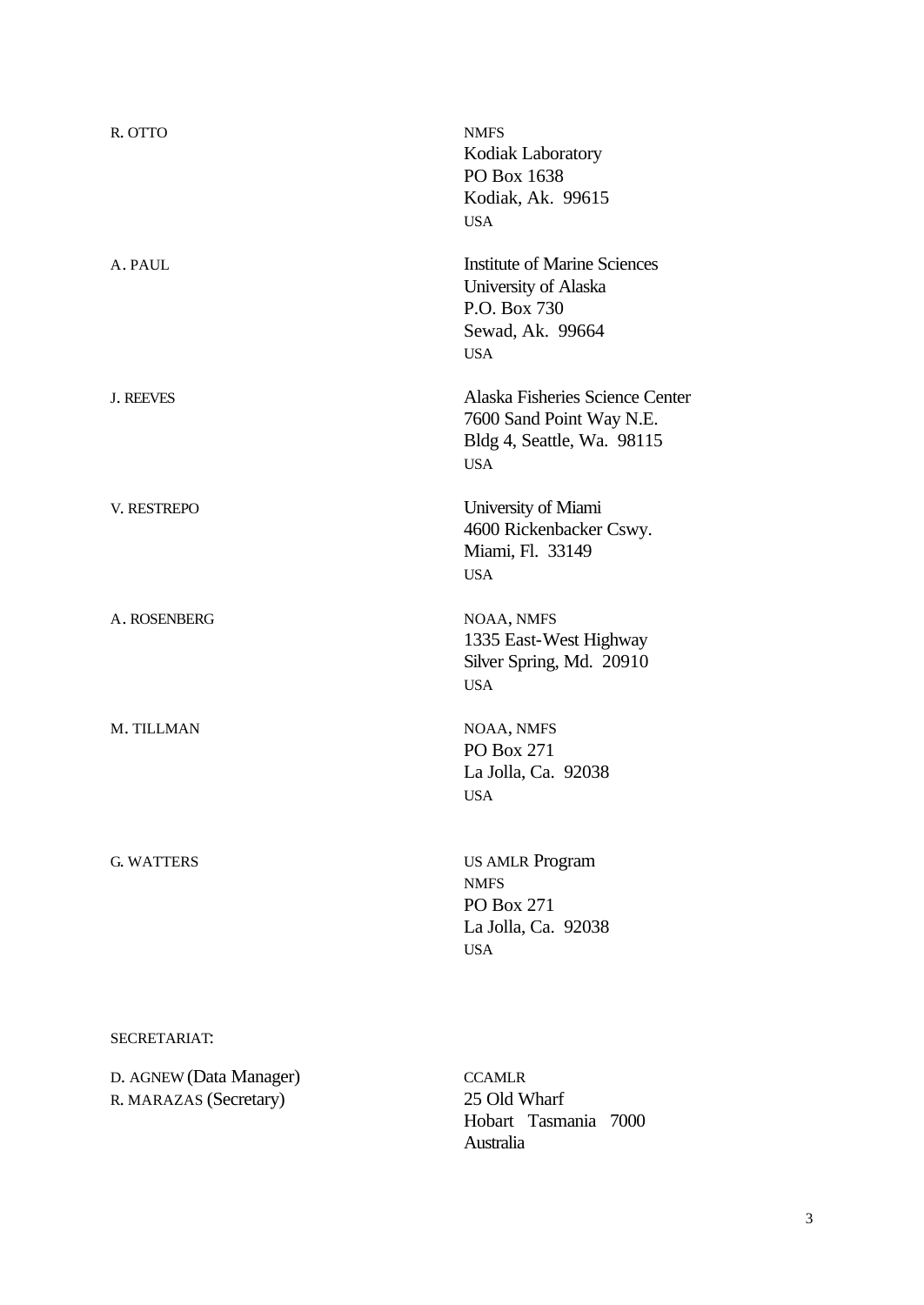#### ATTACHMENT B

#### **LIST OF DOCUMENTS**

# Workshop on the Management of the Antarctic Crab Fishery (La Jolla, California, USA - 26 to 28 April 1993)

- WS-CRAB-93/1 AGENDA
- WS-CRAB-93/2 LIST OF PARTICIPANTS
- WS-CRAB-93/3 LIST OF DOCUMENTS
- WS-CRAB-93/4 THE ANTARCTIC CRAB FISHERY: EXTRACTS FROM CCAMLR-XI AND SC-CAMLR-XI **Secretariat**
- WS-CRAB-93/5 MANAGEMENT AND ASSESSMENT OPTIONS FOR THE CRAB FISHERY AROUND SOUTH GEORGIA M. Basson and D.D. Hoggarth (UK)
- WS-CRAB-93/6 DATA REQUIRED FOR IMPLEMENTATION OF MANAGEMENT OPTIONS M. Basson and J.R. Beddington (UK)
- WS-CRAB-93/7 A PRELIMINARY INVESTIGATION OF THE POSSIBLE EFFECTS OF RHIZOCEPHALAN PARASITISM ON THE MANAGEMENT OF THE CRAB FISHERY AROUND SOUTH GEORGIA M. Basson (UK)
- WS-CRAB-93/8 UNCERTAINTY, RESOURCE EXPLOITATION, AND CONSERVATION: LESSONS FROM HISTORY Donald Ludwig, Ray Hilborn and Carl Walters (USA)

WS-CRAB-93/9 MODELLING CRUSTACEAN FISHERIES: EFFECTS OF PARASITES ON MANAGEMENT STRATEGIES Armand M. Kuris and Kevin D. Lafferty (USA)

- WS-CRAB-93/10 CHANGE-IN-RATIO AND INDEX-REMOVAL METHODS FOR POPULATION ASSESSMENT AND THEIR APPLICATION TO SNOW CRAB (*CHIONOECETES OPILIO*) Xucai Xu, Earl G. Dawe and John M. Hoenig (USA)
- WS-CRAB-93/11 RELATIVE SELECTIVITY OF FOUR SAMPLING METHODS USING TRAPS AND TRAWLS FOR MALE SNOW CRABS (*CHIONOECETES OPILIO*) John M. Hoenig and Earl G. Dawe (USA)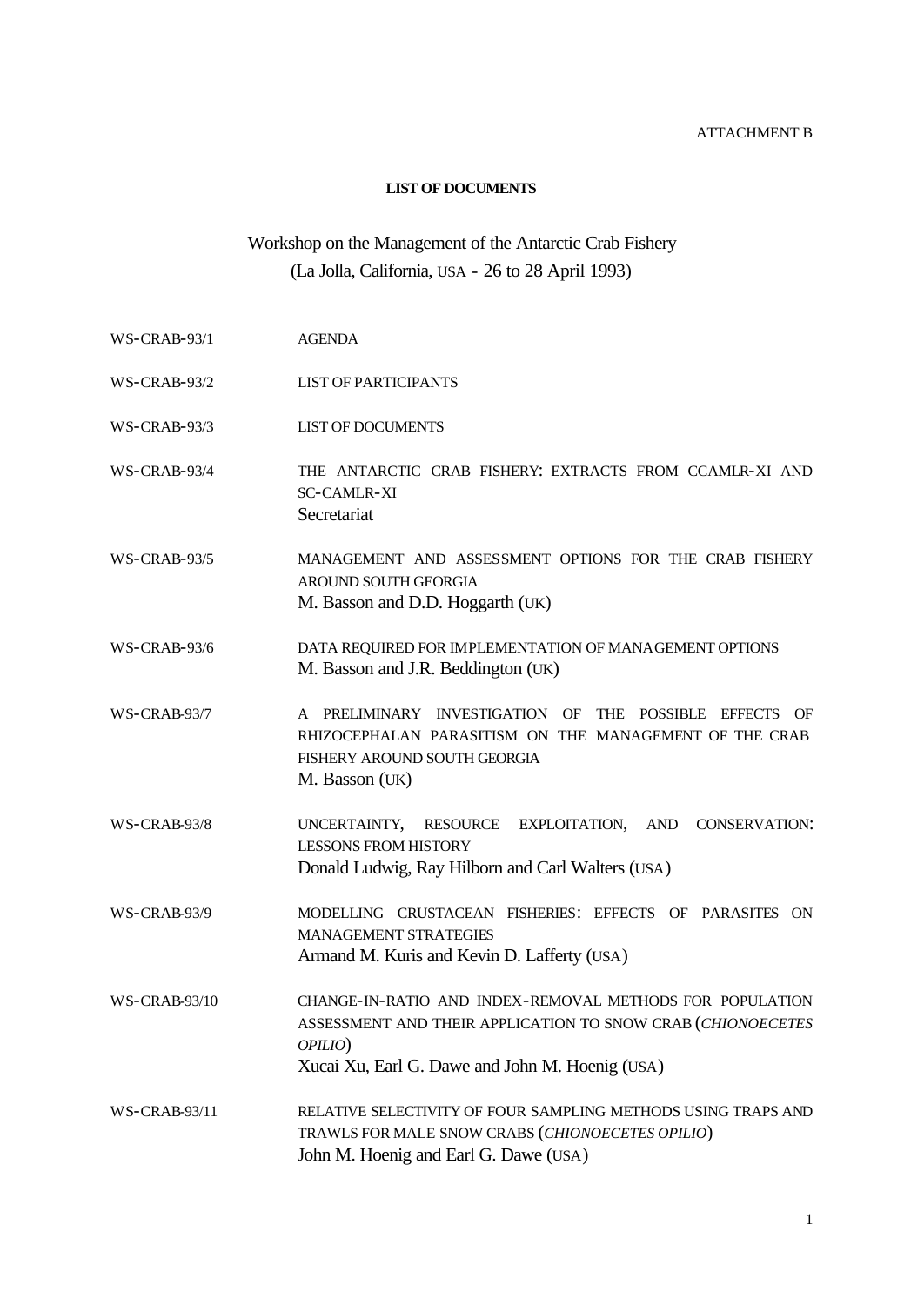| <b>WS-CRAB-93/12</b> | GROWTH PER MOLT OF MALE SNOW CRAB CHIONOECETES OPILIO FROM<br>CONCEPTION AND BONAVISTA BAYS, NEWFOUNDLAND<br>David M. Taylor and John M. Hoenig (USA)                                                                                                |
|----------------------|------------------------------------------------------------------------------------------------------------------------------------------------------------------------------------------------------------------------------------------------------|
| <b>WS-CRAB-93/13</b> | LESLIE ANALYSES OF COMMERCIAL SNOW CRAB TRAP DATA: A<br>COMPARATIVE STUDY OF CATCHABILITY COEFFICIENTS<br>John M. Hoenig, Earl G. Dawe, David M. Taylor, Michael Eagles and<br>John Tremblay (USA)                                                   |
| <b>WS-CRAB-93/14</b> | COMMERCIAL VESSEL CCAMLR SUBSAMPLE LOGBOOK<br>(USA)                                                                                                                                                                                                  |
| <b>WS-CRAB-93/15</b> | COMMERCIAL VESSEL DAILY ACTIVITY LOGBOOK<br>(USA)                                                                                                                                                                                                    |
| <b>WS-CRAB-93/16</b> | COMMERCIAL VESSEL FISHING EFFORT LOGBOOK<br>(USA)                                                                                                                                                                                                    |
| <b>WS-CRAB-93/17</b> | GRAPHICAL PRESENTATIONS OF PRELIMINARY DATA COLLECTED<br>ABOARD THE F/V PRO SURVEYOR IN 1992<br>(USA)                                                                                                                                                |
| <b>WS-CRAB-93/18</b> | BIOLOGY OF BLUE CRAB, PORTUNUS TRITUBERCULATUS IN THE YELLOW<br>SEA AND THE EAST CHINA SEA<br>Lee Jang-Uk and An Doo-Hae (Republic of Korea)                                                                                                         |
| <b>WS-CRAB-93/19</b> | NOTA SOBRE LA PRESENCIA DE PARALOMIS SPINOSISSIMA Y PARALOMIS<br>FORMOSA EN LAS CAPTURAS DE LA CAMPAÑA "ANTARTIDA 8611"<br>L.J. López Abellán and E. Balguerías (Spain)                                                                              |
| <b>WS-CRAB-93/20</b> | <b>BLUE</b><br><b>DEMOGRAPHY</b><br>OF<br>THE<br>KOREAN<br>CRAB,<br><i>PORTUNUS</i><br>TRITUBERCULATUS FISHERY EXPLOITED IN THE WEST COAST OF KOREA<br>AND THE EAST CHINA SEA<br>Lee Jang-Uk and An Doo-Hae (Republic of Korea)                      |
| WS-CRAB-93/21        | A BRIEF EXPLOITATION OF THE STONE CRAB LITHODES MURRAYI<br>(HENDERSON) OFF SOUTH WEST AFRICA, 1979/80<br>R. Melville-Smith (South Africa)                                                                                                            |
| WS-CRAB-93/22        | <b>QUANTITATIVE</b><br><b>STOCK</b><br>SURVEY AND<br><b>SOME</b><br><b>BIOLOGICAL</b><br>AND<br>MORPHOMETRIC CHARACTERISTICS OF THE DEEP-SEA RED CRAB<br>GERYON QUINQUEDENS OFF SOUTH WEST AFRICA<br>C.J. De B. Beyers and C.G. Wilke (South Africa) |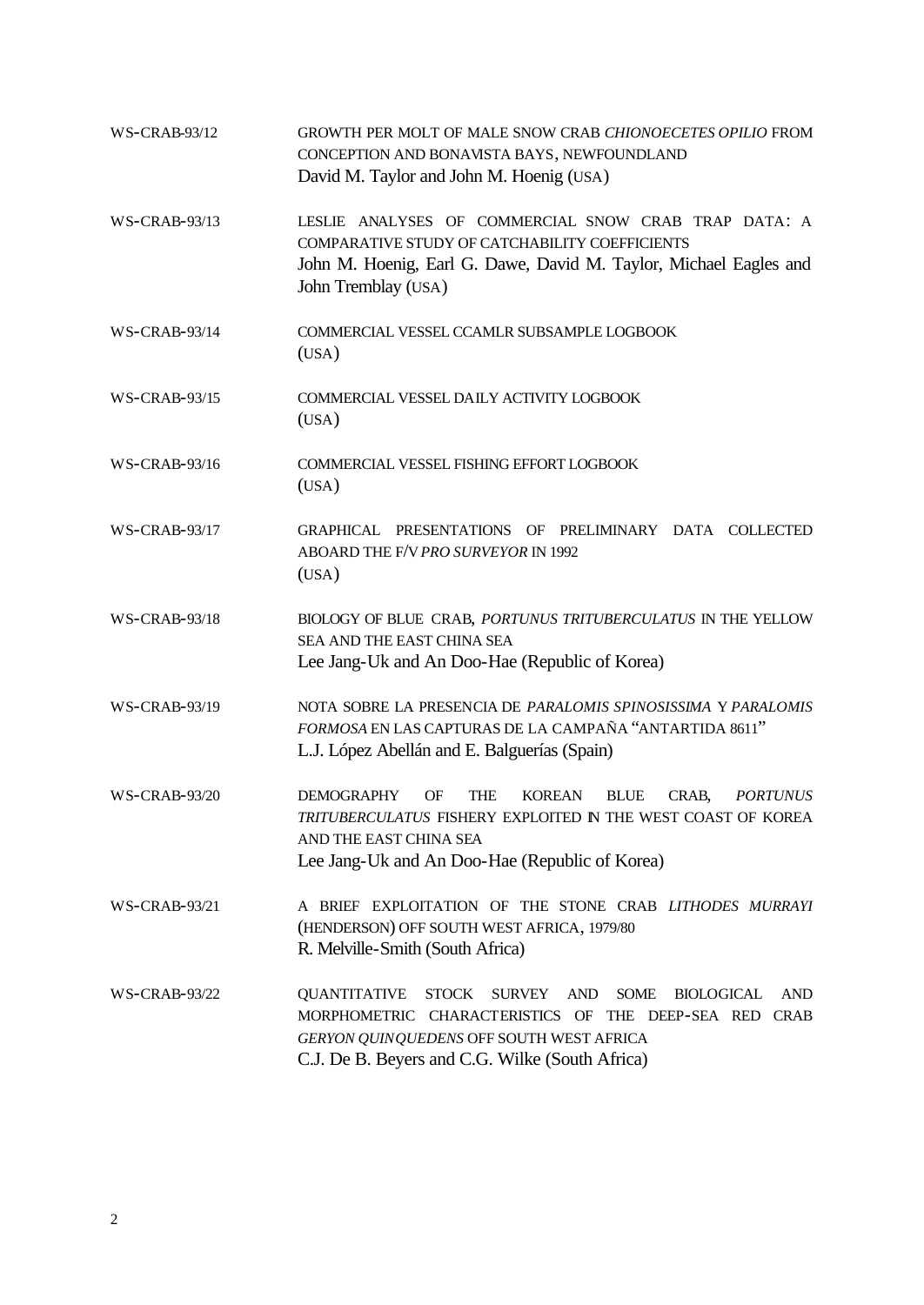| WS-CRAB-93/23   | A SYSTEM-OF-EQUATIONS APPROACH TO MODELING AGE-STRUCTURED<br>FISH POPULATIONS: THE CASE OF ALASKAN RED KING CRAB,<br>PARALITHODES CAMTSCHATICUS<br>Joshua A. Greenberg, Scott C. Matulich and Ron C. Mittelhammer<br>(USA) |
|-----------------|----------------------------------------------------------------------------------------------------------------------------------------------------------------------------------------------------------------------------|
| $WS-CRAB-93/24$ | PLOTS OF SOUTH GEORGIA ISLAND CRAB DATA<br>R.S. Otto (USA)                                                                                                                                                                 |
| $WS-CRAB-93/25$ | EXTRACT FROM: MACPHERSON, E. 1988. REVISION OF THE FAMILY<br>LITHODIDAE SAMOUELLE, 1819 (CRUSTACEA, DECAPODA, ANOMURA) IN<br>THE ATLANTIC OCEAN. MONOGRAFÍAS DE ZOOLOGÍA MARINA VOL. 2: 9-<br>153                          |

#### OTHER DOCUMENTS

WG-FSA-92/29 A PRELIMINARY REPORT ON RESEARCH CONDUCTED DURING EXPERIMENTAL CRAB FISHING IN THE ANTARCTIC DURING 1992 (CCAMLR AREA 48) Robert S. Otto and Richard A. MacIntosh (USA)